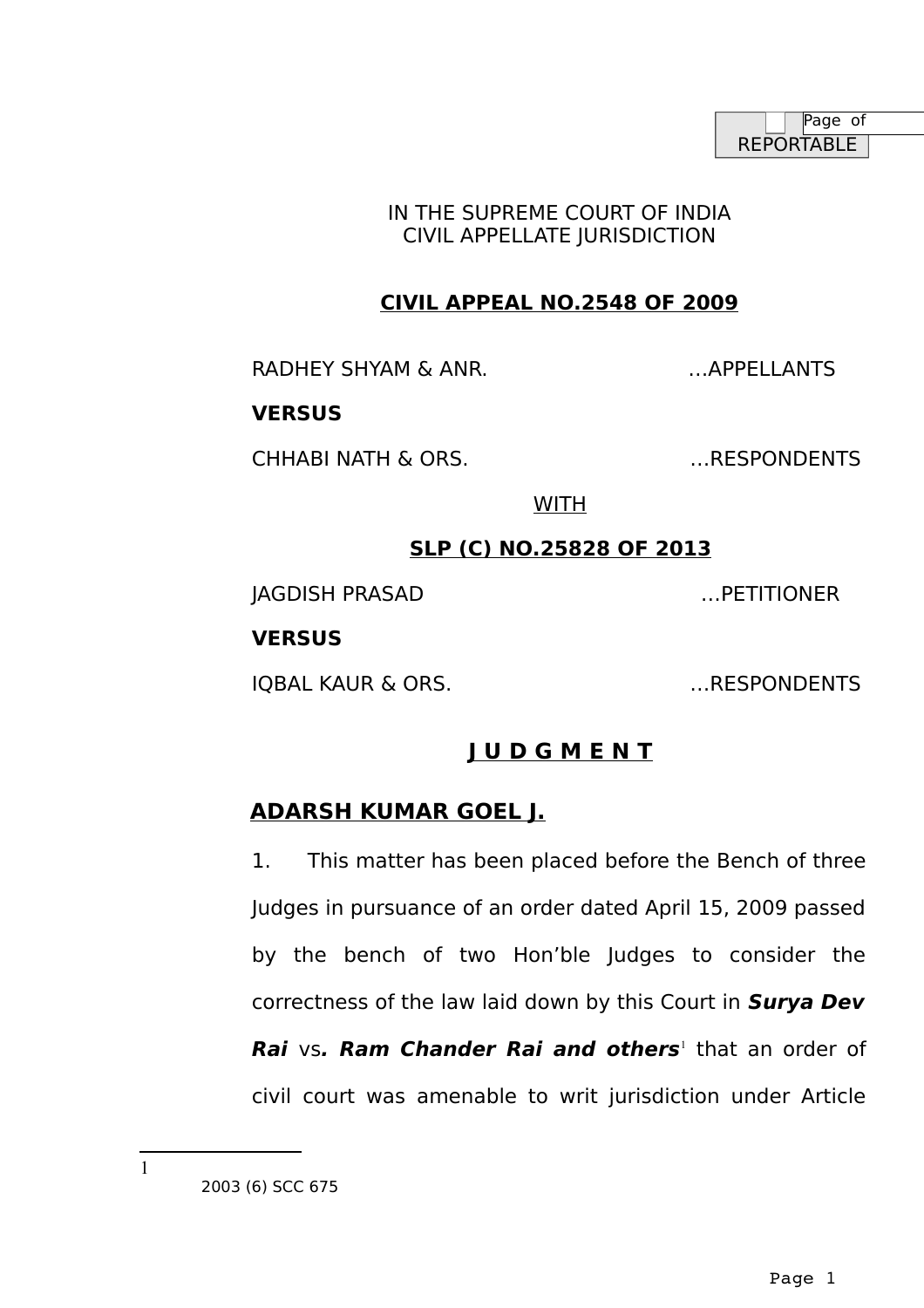226 of the Constitution. The reference order, inter alia, reads:-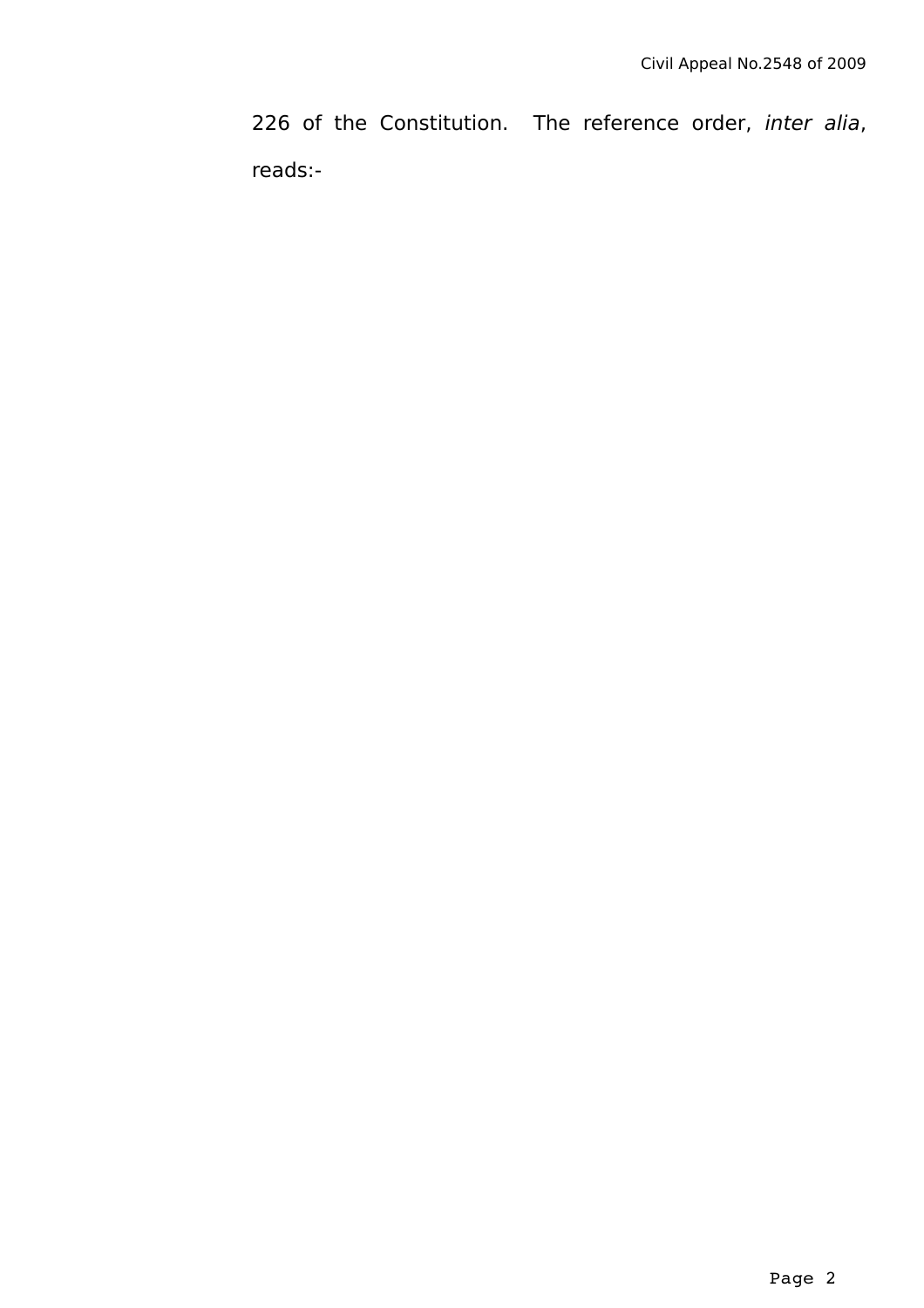30. ………Therefore, this Court unfortunately is in disagreement with the view which has been expressed in **Surya Dev Rai** insofar as correction of or any interference with judicial orders of civil court by a writ of certiorari is concerned.

**31.** Under Article 227 of the Constitution, the High Court does not issue a writ of certiorari. Article 227 of the Constitution vests the High Courts with a power of superintendence which is to be very sparingly exercised to keep tribunals and courts within the bounds of their authority. Under Article 227, orders of both civil and criminal courts can be examined only in very exceptional cases when manifest miscarriage of justice has been occasioned. Such power, however, is not to be exercised to correct a mistake of fact and of law.

**32.** The essential distinctions in the exercise of power between Articles 226 and 227 are well known and pointed out in **Surya Dev Rai** and with that we have no disagreement. But we are unable to agree with the legal proposition laid down in **Surya Dev Rai** that judicial orders passed by a civil court can be examined and then corrected/reversed by the writ court under Article 226 in exercise of its power under a writ of certiorari. We are of the view that the aforesaid proposition laid down in **Surya Dev Rai**, is contrary to the ratio in **Mirajkar** and the ratio in **Mirajkar** has not been overruled in **Rupa Ashok Hurra** [2002 (4) SCC 388].

**33.** In view of our difference of opinion with the views expressed in **Surya Dev Rai**, matter may be placed before His Lordship the Hon'ble the Chief Justice of India for constituting a larger Bench, to consider the correctness or otherwise of the law laid down in **Surya Dev Rai** on the question discussed above."

2. Since this Bench has to decide the referred question, it

is not necessary to mention the facts of the case in detail.

Suffice it to say that assailing an interim order of civil court

in a pending suit, the defendant-respondent filed a writ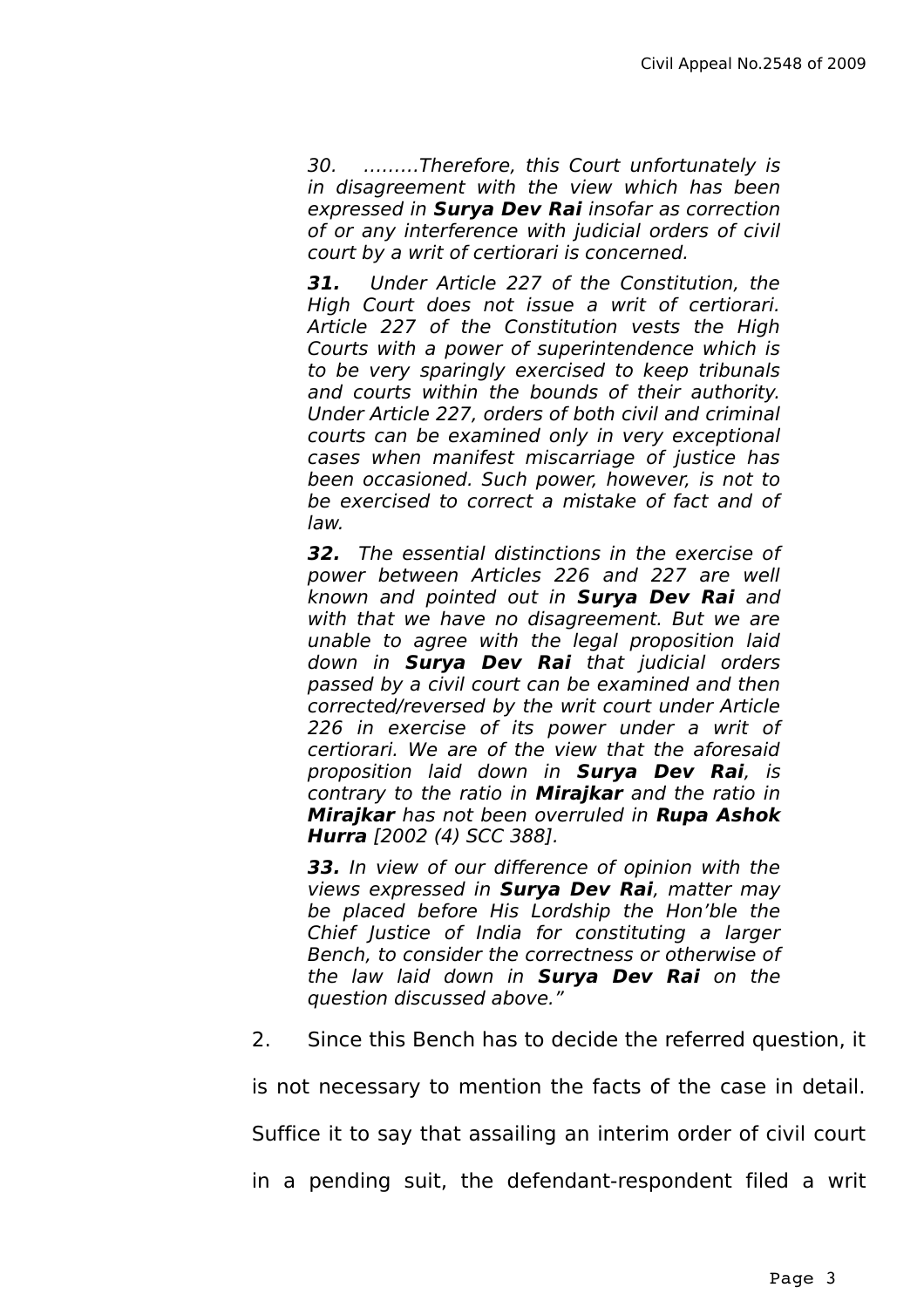petition before the Allahabad High Court and the High Court having vacated the said interim order granted in favour of the plaintiff-appellant, the appellant moved this Court by way of a special leave petition, inter alia, contending that the writ petition under Article 226 was not maintainable against the order of the civil court and, thus, the impugned order could not be passed by the High Court. On behalf of the respondent, reliance was placed on the decision of this Court in **Surya Dev Rai** laying down that a writ petition under Article 226 was maintainable against the order of the civil court and thus it was submitted that the High Court was justified in passing the impugned order.

3. As already mentioned, the Bench of two Hon'ble Judges who heard the matter was not persuaded to follow the law laid down in **Surya Dev Rai**. It was observed that the judgment in **Surya Dev Rai** did not correctly appreciate the ratio in the earlier Nine Judge judgment of this Court in **Naresh Shridhar Mirajkar and others** vs. **State of Maharashtra**[2](#page-3-0) wherein this Court came to the conclusion that "Certiorari does not lie to quash the judgments of inferior courts of civil jurisdiction (para 63)". With reference to the observations in **Surya Dev Rai** for

<span id="page-3-0"></span> $\mathfrak{D}$ 

AIR 1967 SC 1 = 1966 (3) SCR 744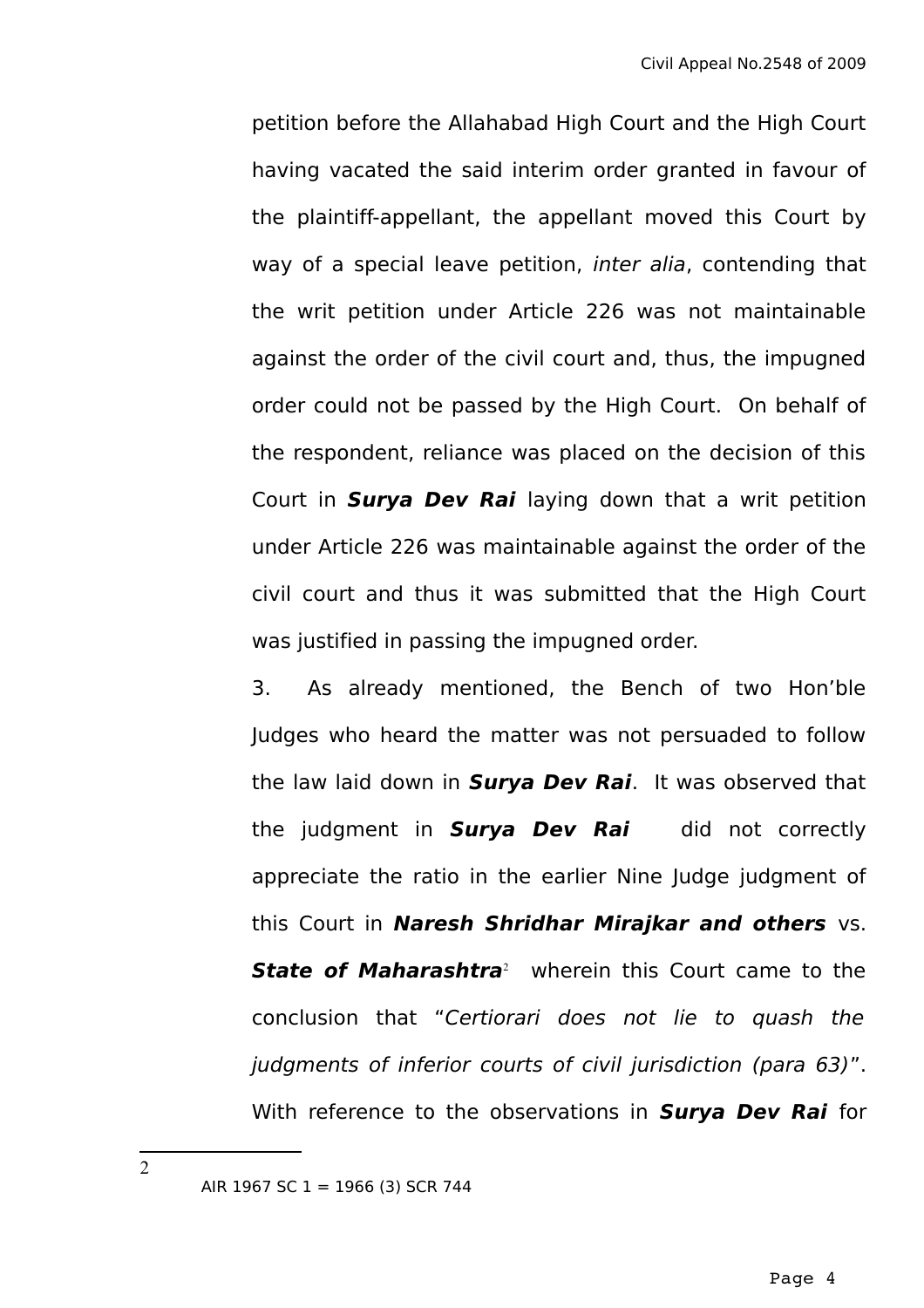not following the conclusion in **Mirajkar**, the referring

Bench inter alia observed:

**"25.** In our view the appreciation of the ratio in **Mirajkar** by the learned Judges, in **Surya Dev Rai**, with great respect, was possibly a little erroneous and with that we cannot agree.

**26.** The two-Judge Bench in **Surya Dev Rai** did not, as obviously it could not overrule the ratio in **Mirajka**r, a Constitution Bench decision of a nine-Judge Bench. But the learned Judges justified their different view in **Surya Dev Rai**, inter alia on the ground that the law relating to certiorari changed both in England and in India. In support of that opinion, the learned Judges held that the statement of law in Halsbury, on which the ratio in **Mirajkar** is based, has been changed and in support of that quoted paras 103 and 109 from Halsbury's Laws of England, 4th Edn. (Reissue), Vol. 1(1). Those paras are set out below:

"103. The prerogative remedies of certiorari, prohibition and mandamus: historical development.—Historically, prohibition was a writ whereby the royal courts of common law prohibited other courts from entertaining matters falling within the exclusive jurisdiction of the common law courts; certiorari was issued to bring the record of an inferior court into the King's Bench for review or to remove indictments for trial in that court; mandamus was directed to inferior courts and tribunals, and to public officers and bodies, to order the performance of a public duty. All three were called prerogative writs;… \* \* \*

109. The nature of certiorari and prohibition.—Certiorari lies to bring decisions of an inferior court, tribunal, public authority or any other body of persons before the High Court for review so that the court may determine whether they should be quashed, or to quash such decisions. The order of prohibition is an order issuing out of the High Court and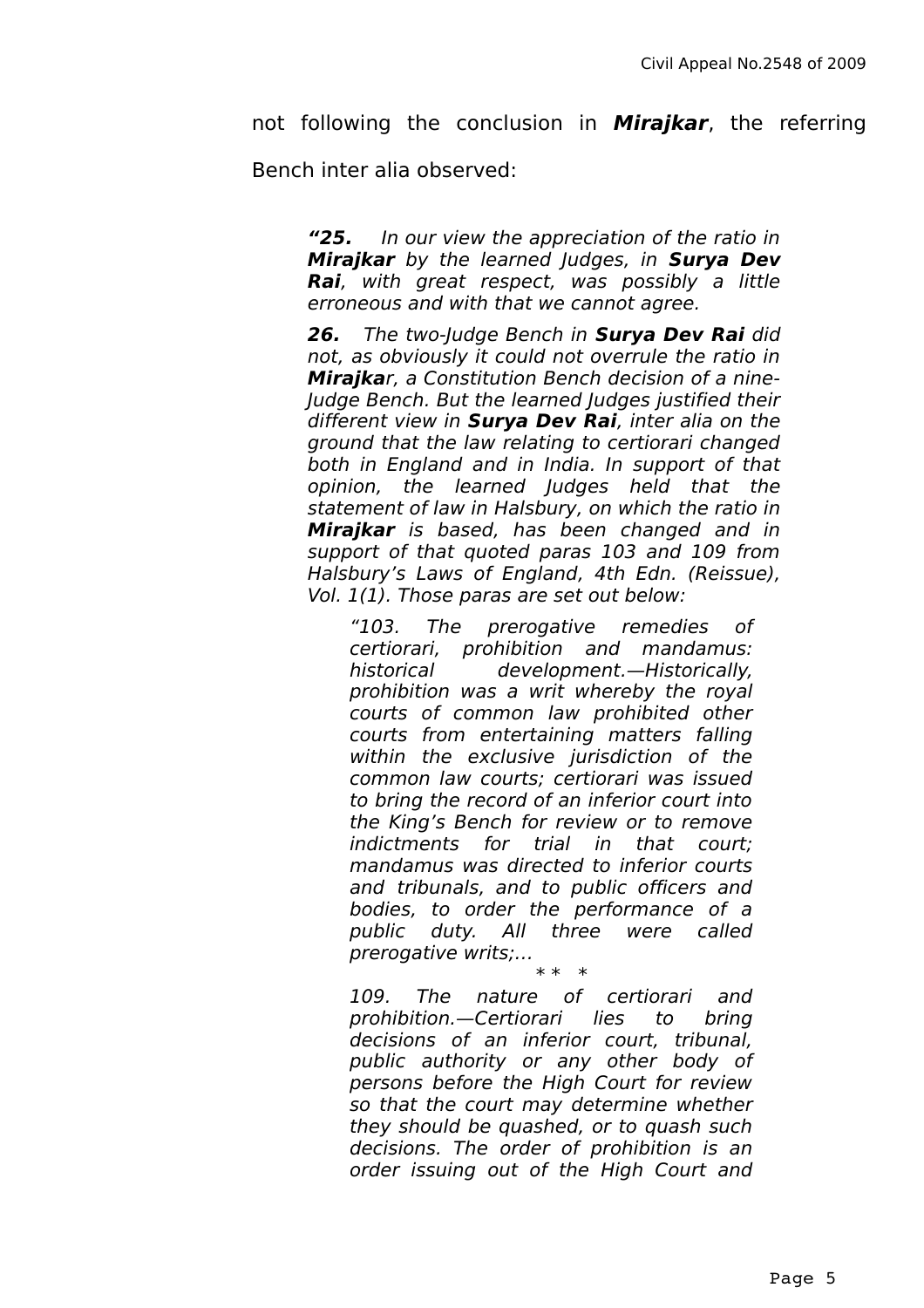directed to an inferior court or tribunal or public authority which forbids that court or tribunal or authority to act in excess of its jurisdiction or contrary to law. Both certiorari and prohibition are employed for the control of inferior courts, tribunals and public authorities."

The aforesaid paragraphs are based on general principles which are older than the time when **Mirajkar** was decided are still good. Those principles nowhere indicate that judgments of an inferior civil court of plenary jurisdiction are amenable to correction by a writ of certiorari. In any event, change of law in England cannot dilute the binding nature of the ratio in **Mirajkar** and which has not been overruled and is holding the field for decades.

**27.** It is clear from the law laid down in **Mirajkar** in para 63 that a distinction has been made between judicial orders of inferior courts of civil jurisdiction and orders of inferior tribunals or court which are not civil courts and which cannot pass judicial orders. Therefore, judicial orders passed by civil courts of plenary jurisdiction stand on a different footing in view of the law pronounced in para 63 in **Mirajkar**. The passage in the subsequent edition of Halsbury (4th Edn.) which has been quoted in **Surya Dev Rai** does not show at all that there has been any change in law on the points in issue pointed out above.

**28.** The learned Judges in **Surya Dev Rai** stated in SCC para 18, p. 687 of the Report that the decision rendered in **Mirajkar** was considered by the Constitution Bench in **Rupa Ashok Hurra v. Ashok Hurra** and wherein the learned Judges took a different view and in support of that, the following para from **Rupa Ashok Hurra** has been quoted: **(Surya Dev Rai** case, SCC pp. 687-88, para 18)

"(i) that it is a well-settled principle that the technicalities associated with the prerogative writs in English law have no role to play under our constitutional scheme; (ii) that a writ of certiorari to call for records and examine the same for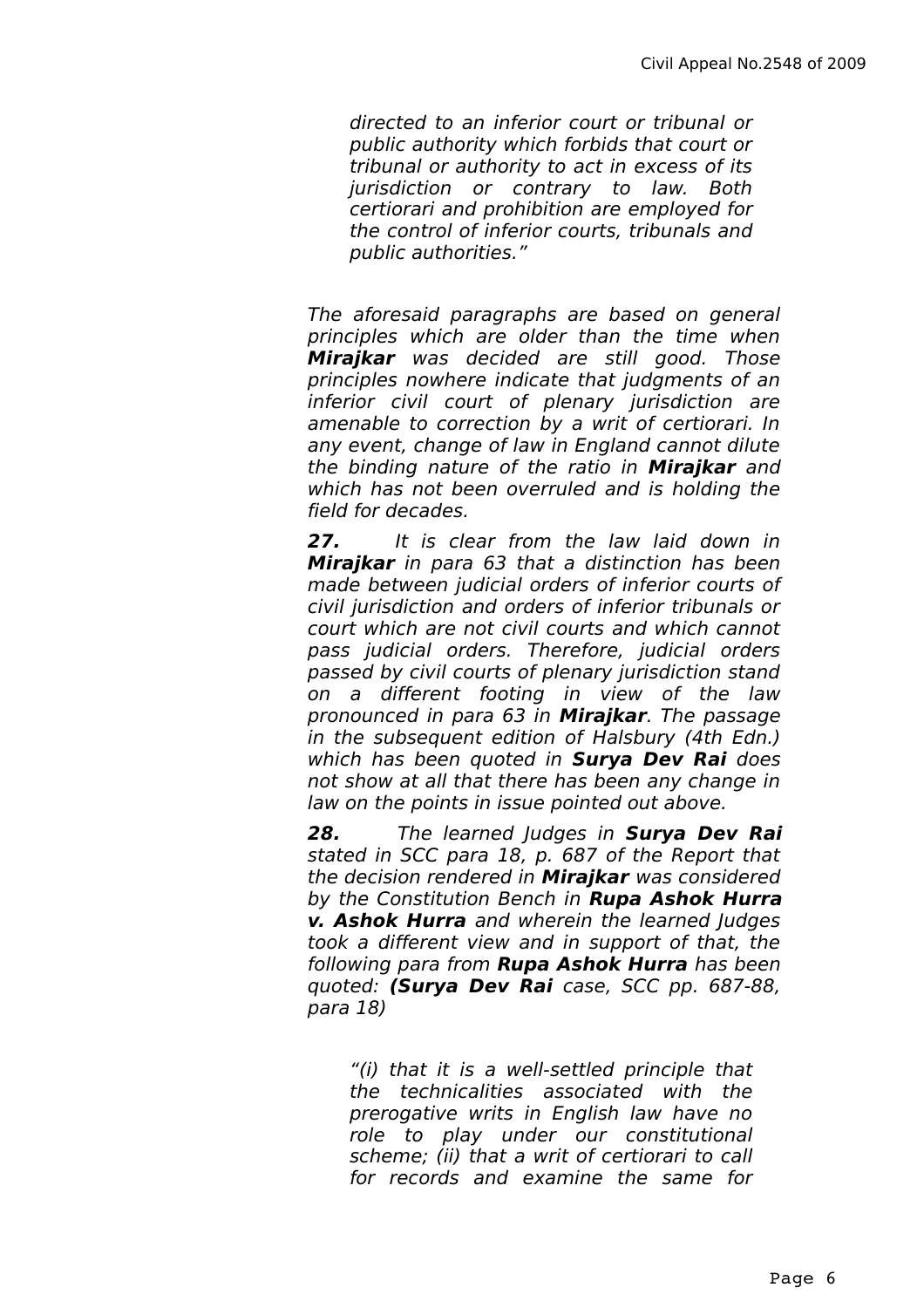passing appropriate orders, is issued by a superior court to an inferior court which certifies its records for examination; and (iii) that a High Court cannot issue a writ to another High Court, nor can one Bench of a High Court issue a writ to a different Bench of the High Court; much less can the writ jurisdiction of a High Court be invoked to seek issuance of a writ of certiorari to the Supreme Court. The High Courts are not constituted as inferior courts in our constitutional scheme."

**29.** We are constrained to point out again that in **Rupa Ashok Hurra** the Constitution Bench did not take any view which is contrary to the views expressed in **Mirajkar**. On the other hand, the ratio in **Mirajkar** was referred to with respect and was relied on in **Rupa Ashok Hurra**. **Mirajkar** was referred to in SCC para 8, p. 399 and again in SCC para 11 on p. 402 and again in SCC para 59, p. 418 and also in SCC para 60, p. 419 of **Rupa Ashok Hurra**. Nowhere even any whisper of a divergence from the ratio in **Mirajkar** was expressed. Rather passages from **Mirajkar** have been quoted with approval.

**30.** In fact the question which was referred to the Constitution Bench in **Rupa Ashok Hurra** is quoted in para 1 of the judgment and it is clear from the perusal of the said paragraph that the question for consideration in **Rupa Ashok Hurra** was totally different. Therefore, this Court unfortunately is in disagreement with the view which has been expressed in **Surya Dev Rai** insofar as correction of or any interference with judicial orders of civil court by a writ of certiorari is concerned."

4. Thus, the question to be decided is whether the view taken in **Surya Dev Rai** that a writ lies under Article 226 of the Constitution against the order of the civil court, which has been doubted in the reference order, is the correct view.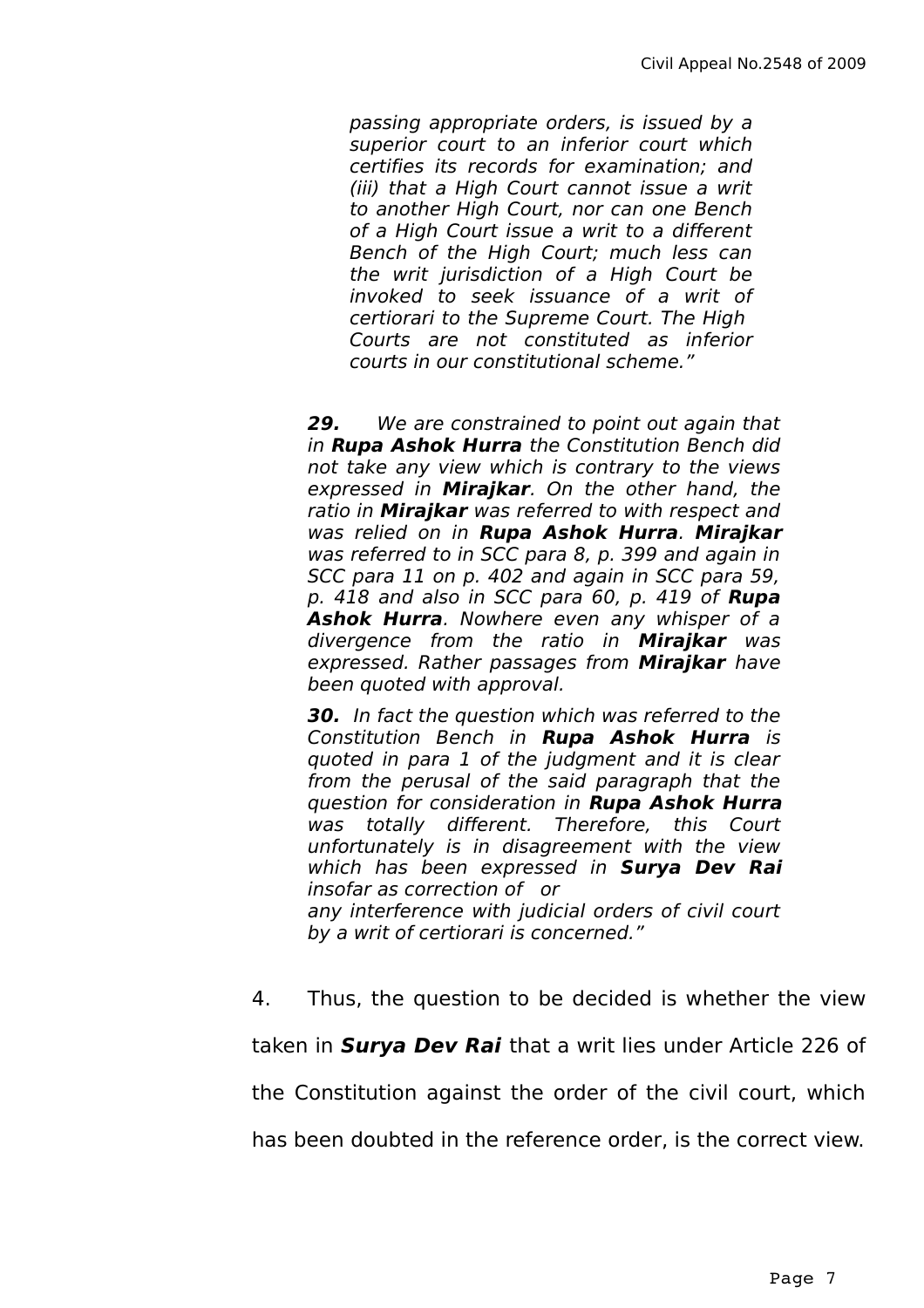5. We have heard learned counsel for the parties. We have also heard learned counsel for the petitioner in SLP (C) No.25828 of 2013 as the said SLP was tagged to the present appeal and also the intervenor in person in I.A. No.2 of 2011.

6. Learned counsel for the appellant submitted that the view taken in the referring order deserves to be approved for the reasons given in the said order and contrary view in **Surya Dev Rai** may be overruled. It is submitted that the bench of nine Judges in **Mirajkar** has categorically held that the order of the civil court was not amenable to writ jurisdiction under Article 226 and the said view still holds the field. The reasons for not following the said view in **Surya Dev Rai** are not sound in law. This submission is supported by learned counsel for the petitioner appearing in SLP (Civil) No.25828 of 2013 as also by the Intervenor in person.

7. On the contrary, learned senior counsel for the respondent supported the view taken in **Surya Dev Rai** which is based on decisions of this Court relied upon therein. According to him, the scope of writ jurisdiction was wide enough to extend to an order of the civil court. There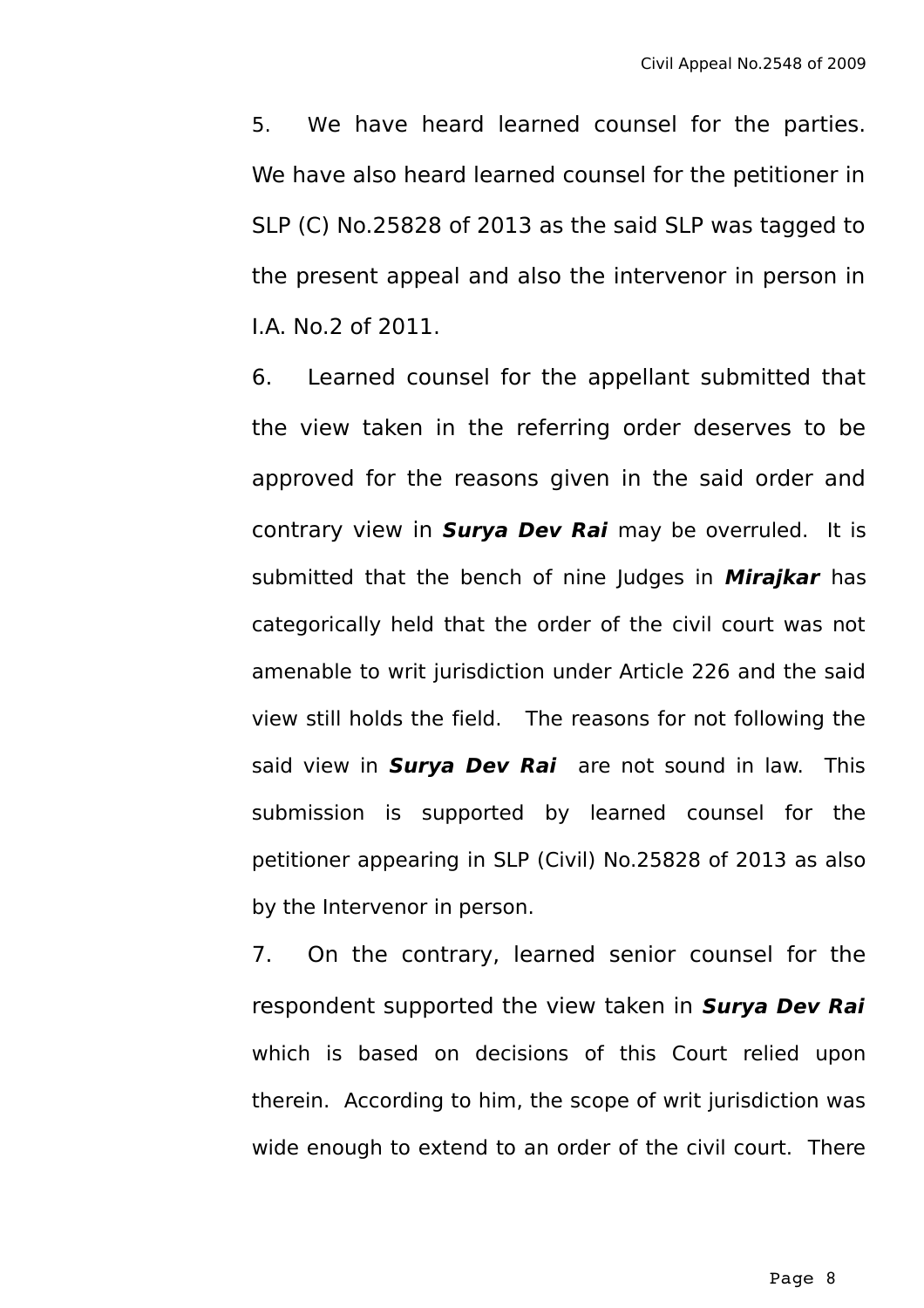was no reason to exclude the civil courts from the expression "any person or authority" in Article 226 of the Constitution. Conceptually, a writ of certiorari could be issued by a superior court to an inferior court. He also pointed out that though the judgment in **Surya Dev Rai** is by a Bench of two judges, the same has been referred with approval in larger bench judgments in **Shail** vs. **Manoj Kumar**[3](#page-8-0) **, Mahendra Saree Emporium (II)** vs. **G.V. Srinivasa Murthy**[4](#page-8-1) and **Salem Advocate Bar Assn(II)** vs**. Union of India**<sup>[5](#page-8-2)</sup> and on that ground correctness of the said view is not open to be considered by this Bench.

8. We have given anxious consideration to the rival submissions.

9. It will be appropriate to refer to some of the leading judgments of this Court on the scope of writ jurisdiction in the present context, including those referred to in **Surya Dev Rai** and the referring order.

10. In **T.C. Basappa** vs. **T. Nagappa**[6](#page-8-3) , question before this Court was as to the scope of jurisdiction under Article 226 in dealing with a writ of certiorari against the order of the Election Tribunal. This Court considered the question in

- <span id="page-8-1"></span>4 2005 (1) SCC 481
- <span id="page-8-2"></span>5 2005 (6) SCC 344

<span id="page-8-0"></span><sup>3</sup> 2004 (4) SCC 785

<span id="page-8-3"></span><sup>6</sup> AIR 1954 SC 440= (1955) 1 SCR 250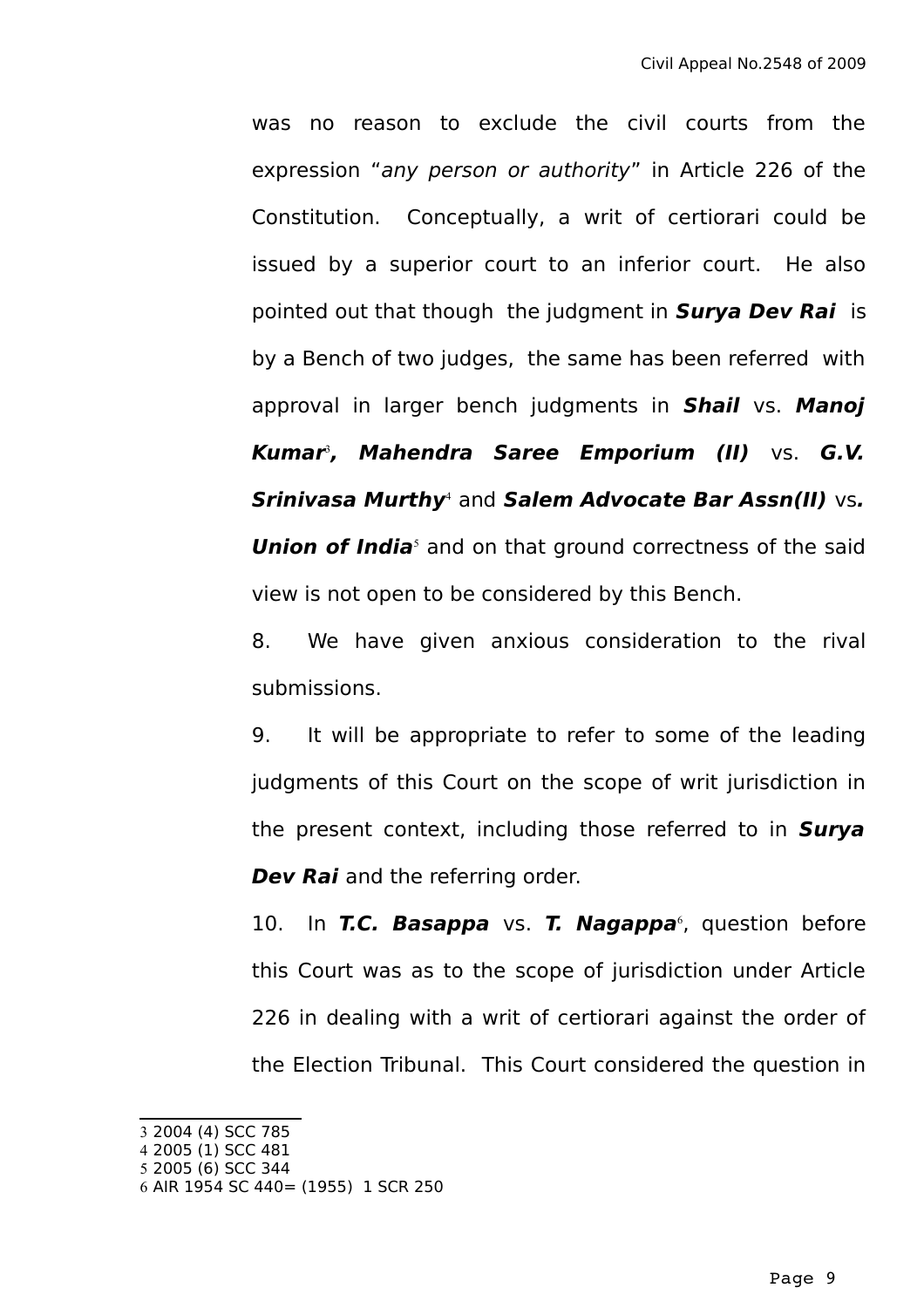the background of principles followed by superior courts in England which generally formed the basis of decisions of Indian Courts. This Court held that while broad and fundamental norms regulating exercise of writ jurisdiction had to be kept in mind, it was not necessary for Indian Courts to look back to the early history or procedural technicalities of the writ jurisdiction in England in view of express constitutional provisions. Certiorari was meant to supervise "judicial acts" which included quasi judicial functions of administrative bodies. The Court issuing such writ quashed patently erroneous and without jurisdiction order but the Court did not review the evidence as an appellate court nor substituted its own finding for that of the inferior Tribunal. Since the said judgment is followed in all leading judgments, relevant observations therein may be extracted :

> **"5.** The principles upon which the superior courts in England interfere by issuing writs of certiorari are fairly well known and they have generally formed the basis of decisions in our Indian courts. It is true that there is lack of uniformity even in the pronouncements of English Judges, with regard to the grounds upon which a writ, or, as it is now said, an order of certiorari, could issue, but such differences of opinion are unavoidable in Judge-made law which has developed through a long course of years. As is well known, the issue of the prerogative writs, within which certiorari is included, had their origin in England in the King's prerogative power of superintendence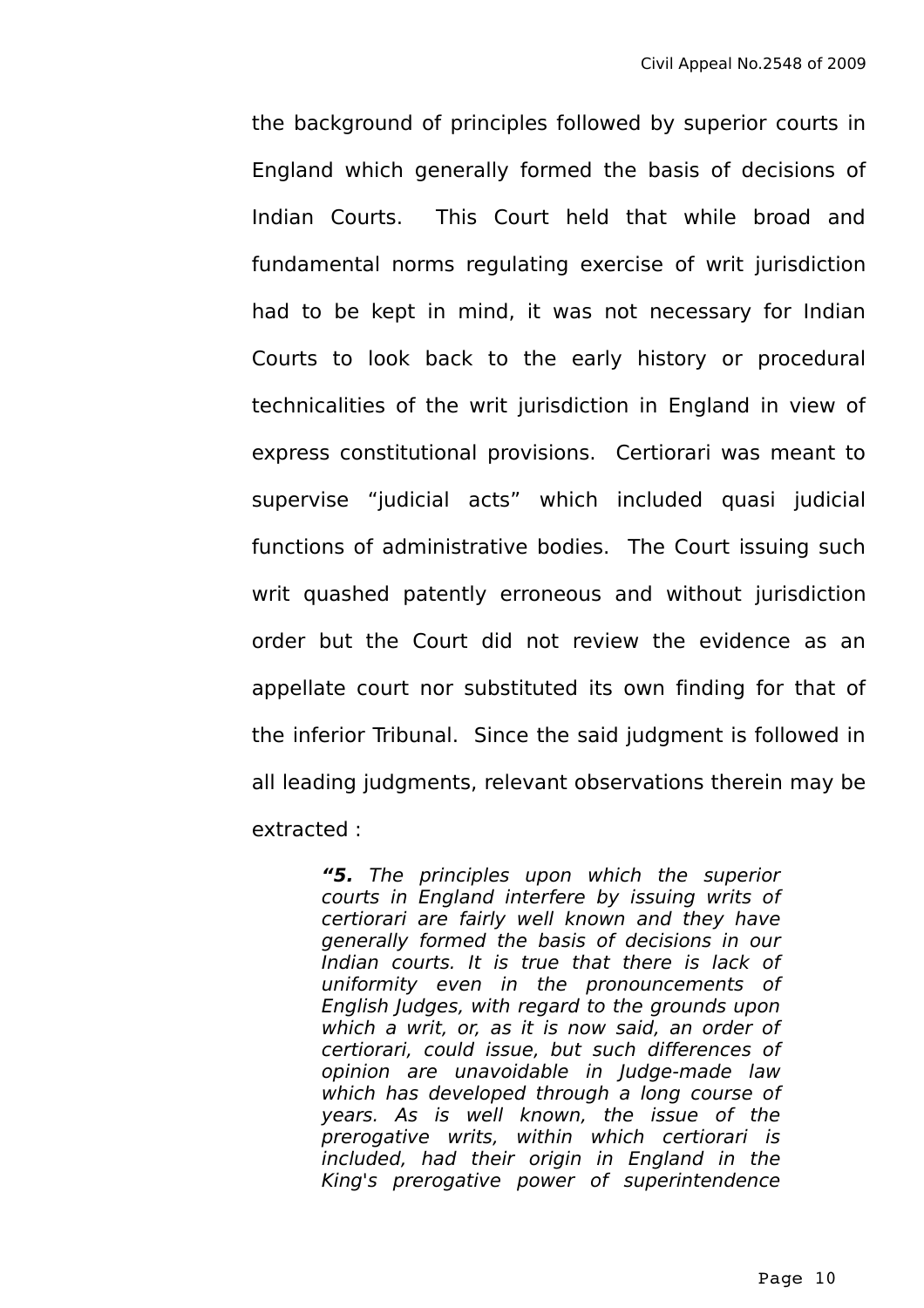over the due observance of law by his officials and tribunals. The writ of certiorari is so named because in its original form it required that the King should be "certified of" the proceedings to be investigated and the object was to secure by the authority of a superior court, that the iurisdiction of the inferior Tribunal should be properly exercised [Vide Ryots of Garabandho v. Zamindar of Parlakimedi 70IA 129. These principles were transplanted to other parts of the King's dominions. In India, during the British days, the three chartered High Courts of Calcutta, Bombay and Madras were alone competent to issue writs and that too within specified limits and the power was not exercisable by the other High Courts at all. "In that situation" as this court observed in Election Commission, India v. Saka Venkata Subba Rao [(1953) SCR 1144]

 "the makers of the Constitution having decided to provide for certain basic safeguards for the people in the new set up, which they called fundamental rights, evidently thought it necessary to provide also a quick and inexpensive remedy for the enforcement of such rights and, finding that the prerogative writs, which the courts in England had developed and used whenever urgent necessity demanded immediate and decisive interposition, were peculiarly suited for the purpose, they conferred, in the States' sphere, new and wide powers on the High Courts of issuing directions, orders, or writs primarily for the enforcement of fundamental rights, the power to issue such directions 'for any other purpose' being also included with a view apparently to place all the High Courts in this country in somewhat the same position as the Court of King's Bench in England."

**6.** The language used in Articles 32 and 226 of our Constitution is very wide and the powers of the Supreme Court as well as of all the High Courts in India extend to issuing of orders, writs or directions including writs in the nature of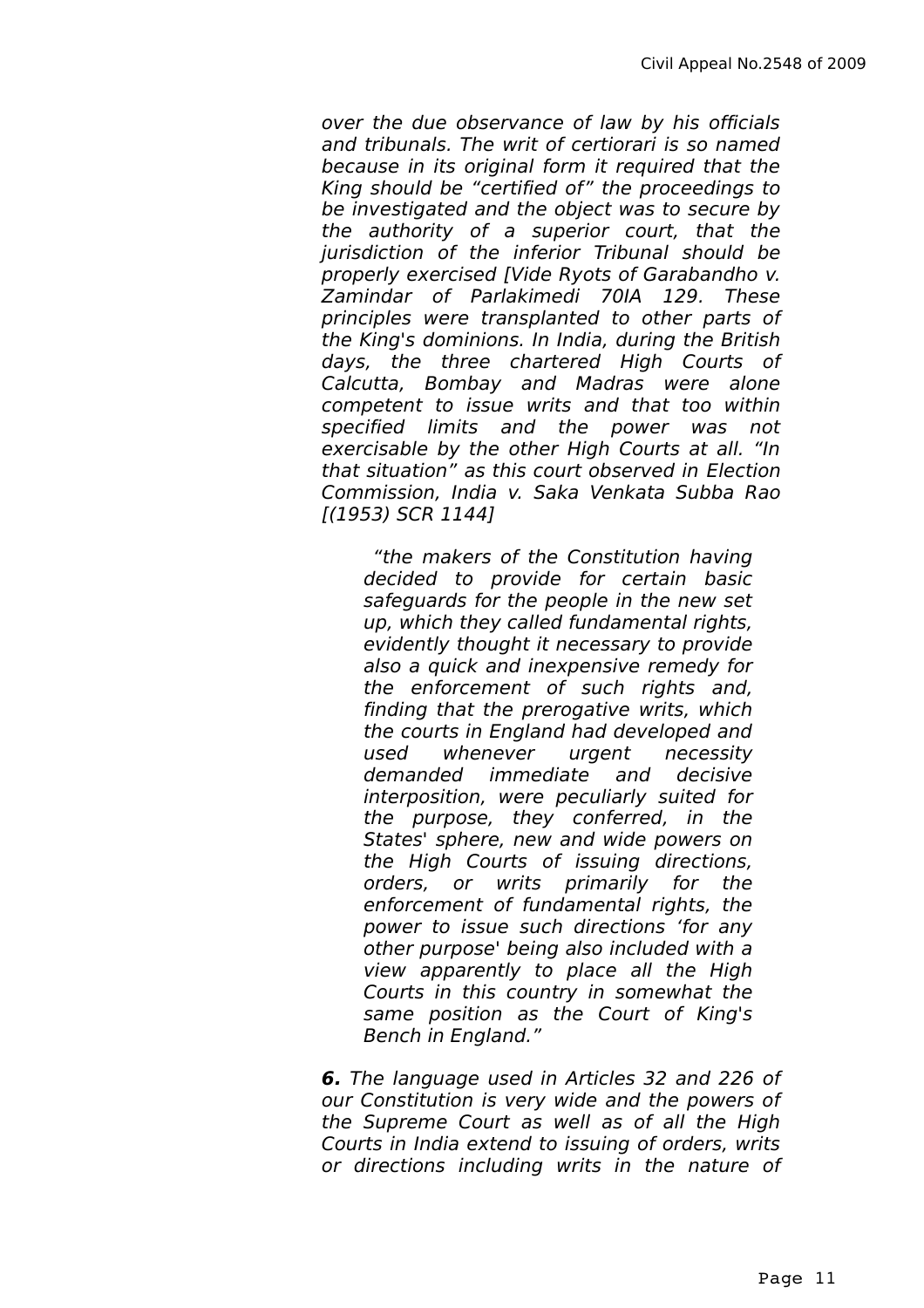habeas corpus, mandamus, quo warranto, prohibition and certiorari as may be considered necessary for enforcement of the fundamental rights and in the case of the High Courts, for other purposes as well. In view of the express provisions in our Constitution we need not now look back to the early history or the procedural technicalities of these writs in English law, nor feel oppressed by any difference or change of opinion expressed in particular cases by English Judges. We can make an order or issue a writ in the nature of certiorari in all appropriate cases and in appropriate manner, so long as we keep to the broad and fundamental principles that regulate the exercise of jurisdiction in the matter of granting such writs in English law.

**7.** One of the fundamental principles in regard to the issuing of a writ of certiorari, is, that the writ can be availed of only to remove or adjudicate on the validity of judicial acts. The expression "judicial acts" includes the exercise of quasi-judicial functions by administrative bodies or other authorities or persons obliged to exercise such functions and is used in contrast with what are purely ministerial acts. Atkin, L.J. thus summed up the law on this point in Rex v. Electricity Commissioners (1924) 1 KB 171]:

"Whenever anybody or persons having legal authority to determine questions affecting the rights of subjects and having the duty to act judicially act in excess of their legal authority, they are subject to the controlling jurisdiction of the King's Bench Division exercised in these writs."

The second essential feature of a writ of certiorari is that the control which is exercised through it over judicial or quasi-judicial tribunals or bodies is not in an appellate but supervisory capacity. In granting a writ of certiorari the superior court does not exercise the powers of an appellate tribunal. It does not review or reweigh the evidence upon which the determination of the inferior tribunal purports to be based. It demolishes the order which it considers to be without jurisdiction or palpably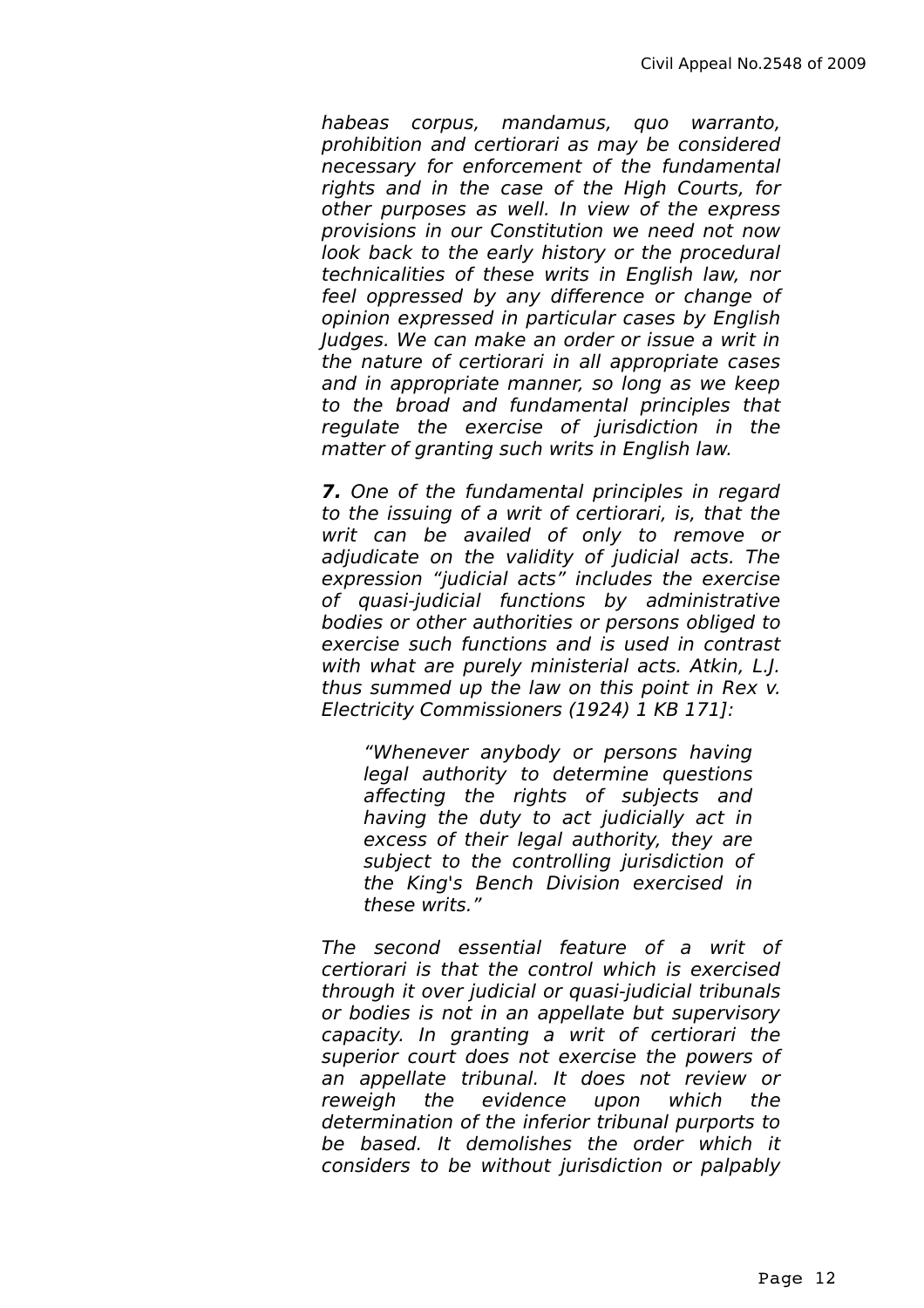erroneous but does not substitute its own views for those of the inferior tribunal. The offending order or proceeding so to say is put out of the way as one which should not be used to the detriment of any person [Vide Per Lord Cairns in walshall's Overseers vs. London and North Western Railway Co. 4 AC 30, 39].

**8.** The supervision of the superior court exercised through writs of certiorari goes on two points, as has been expressed by Lord Summer in King v. Nat Bell Liquors Limited [(1922) 2 AC 128, 156]. One is the area of inferior jurisdiction and the qualifications and conditions of its exercise; the other is the observance of law in the course of its exercise. These two heads normally cover all the grounds on which a writ of certiorari could be demanded. In fact there is little difficulty in the enunciation of the principles; the difficulty really arises in applying the principles to the facts of a particular case.

**9.** Certiorari may lie and is generally granted when a court has acted without or in excess of its jurisdiction. The want of jurisdiction may arise from the nature of the subject-matter of the proceeding or from the absence of some preliminary proceeding or the court itself may not be legally constituted or suffer from certain disability by reason of extraneous circumstances [Vide Halsbury, 2 Edn. Vol IX]. When the jurisdiction of the court depends upon the existence of some collateral fact, it is well settled that the court cannot by a wrong decision of the fact give it jurisdiction which it would not otherwise possess [Vide Banbury vs. Fuller, 9 Exch 111; R. v. Income Tax Special Purposes Commissioners, 21 QBD 313].

**10.** A tribunal may be competent to enter upon an enquiry but in making the enquiry it may act in flagrant disregard of the rules of procedure or where no particular procedure is prescribed, it may violate the principles of natural justice. A writ of certiorari may be available in such cases. An error in the decision or determination itself may also be amenable to a writ of certiorari but it must be a manifest error apparent on the face of the proceedings, e.g. when it is based on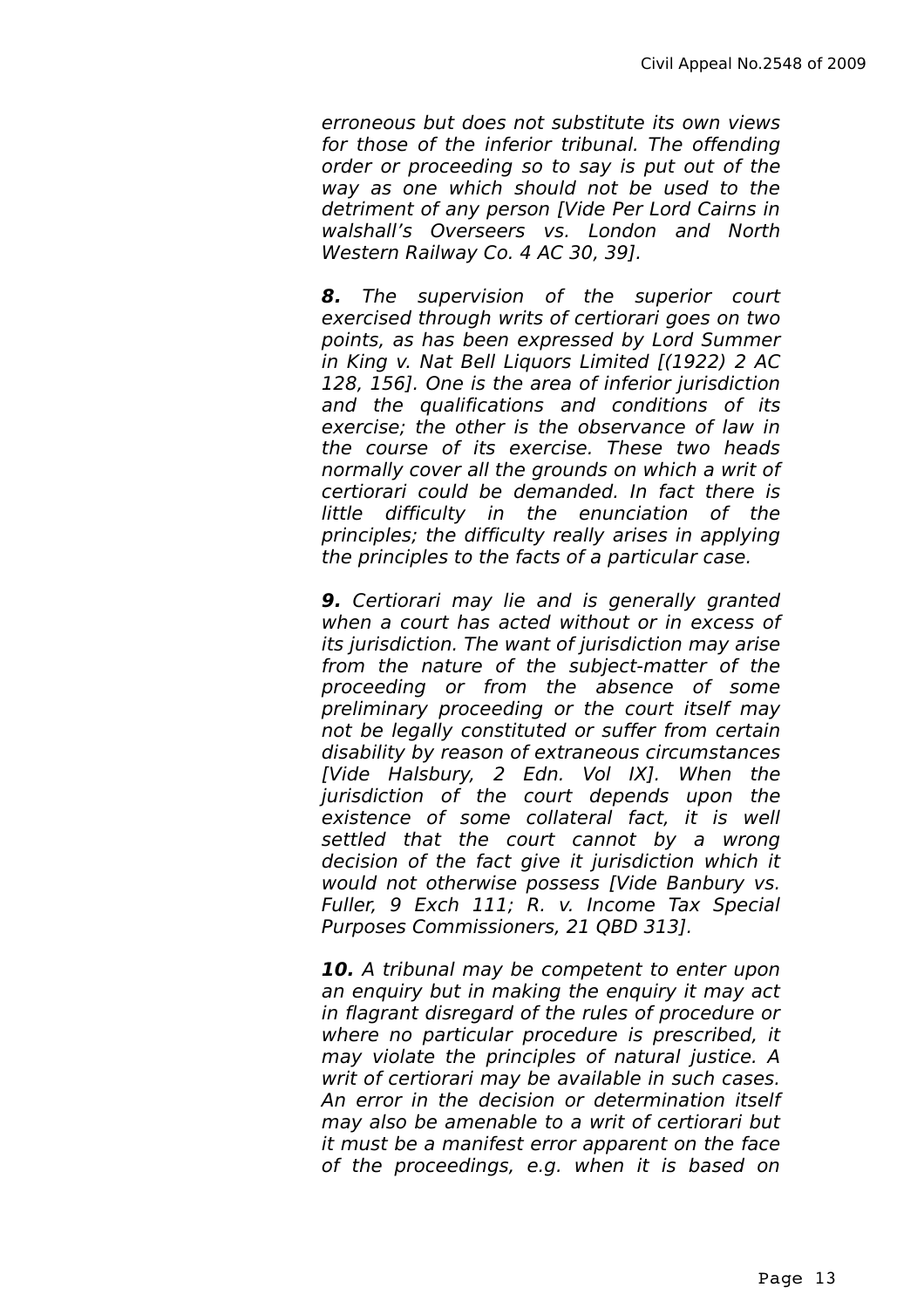clear ignorance or disregard of the provisions of law. In other words, it is a patent error which can be corrected by certiorari but not a mere wrong decision. The essential features of the remedy by way of certiorari have been stated with remarkable brevity and clearness by Morris, L.J. in the recent case of Rex v. Northumberland Compensation Appellate Tribunal [ (1952) 1 KB 338]. The Lord Justice says:

"It is plain that certiorari will not issue as the cloak of an appeal in disguise. It does not lie in order to bring up an order or decision for re-hearing of the issue raised in the proceedings. It exists to correct error of law when revealed on the face of an order or decision or irregularity or absence of or excess of jurisdiction when shown."

**11.** In dealing with the powers of the High Court under Article 226 of the Constitution, this Court has expressed itself in almost similar terms [ Vide Veerappa Pillai v. Raman & Raman Ltd. (1952) SCR 583] and said:

"Such writs as are referred to in Article 226 are obviously intended to enable the High Court to issue them in grave cases where the subordinate tribunals or bodies or officers act wholly without jurisdiction, or in excess of it, or in violation of the principles of natural justice, or refuse to exercise a jurisdiction vested in them, or there is an error apparent on the face of the record, and such act, omission, error or excess has resulted in manifest injustice. However extensive the jurisdiction may be, it seems to us that it is not so wide or large as to enable the High Court to convert itself into a court of appeal and examine for itself the correctness of the decision impugned and decide what is the proper view to be taken or the order to be made."

These passages indicate with sufficient fullness the general principles that govern the exercise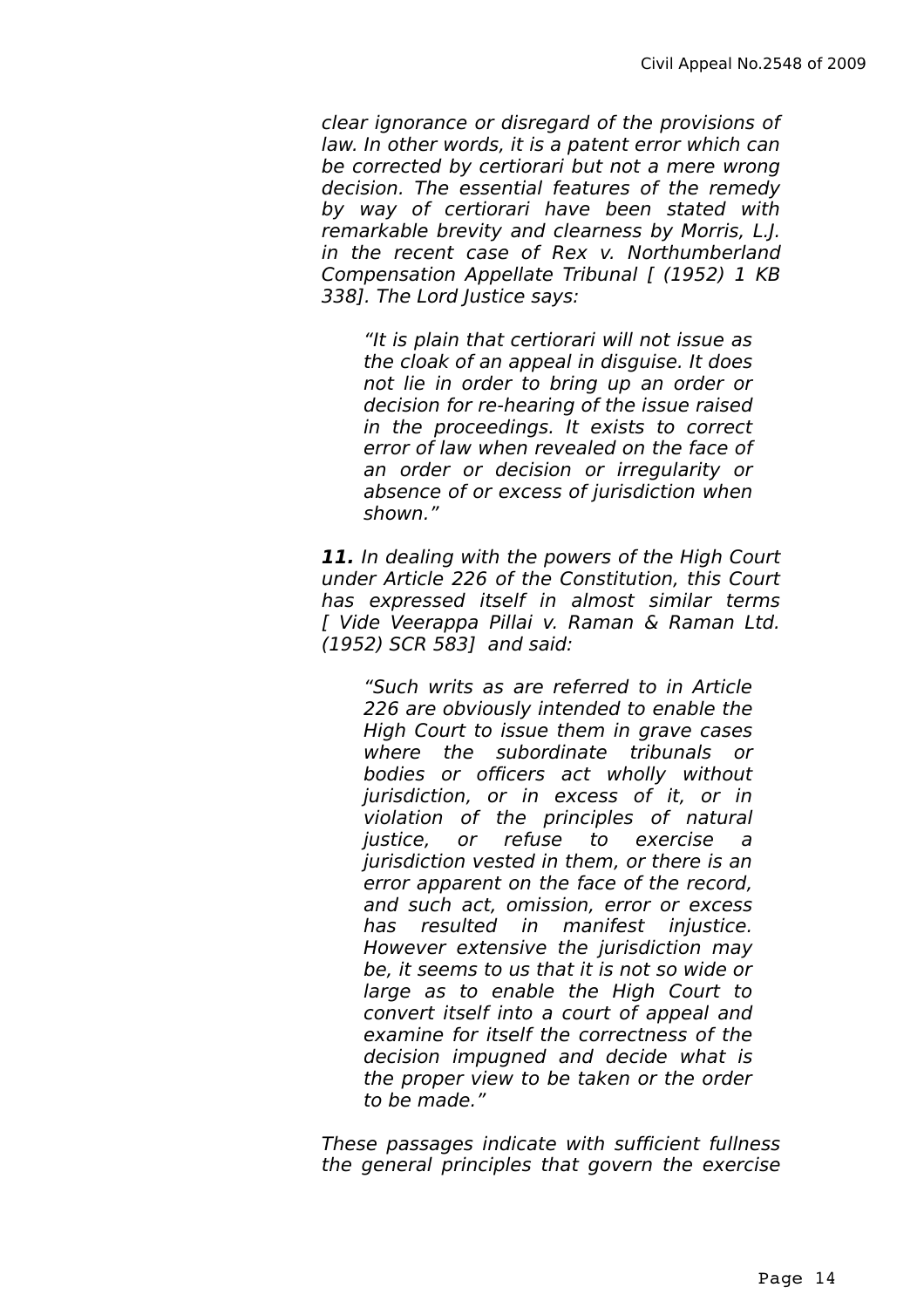of jurisdiction in the matter of granting writs of certiorari under Article 226 of the Constitution".

11. It is necessary to clarify that expression "judicial acts" is not meant to refer to judicial orders of civil courts as the matter before this Court arose out of the order of Election Tribunal and no direct decision of this Court, except **Surya Devi Rai,** has been brought to our notice where writ of certiorari may have been issued against an order of a judicial court. In fact, when the question as to scope of jurisdiction arose in subsequent decisions, it was clarified that orders of judicial courts stood on different footing from the quasi judicial orders of authorities or Tribunals.

12. In **Ujjam Bai** vs. State of U.P.<sup>[nd](#page-14-0)</sup>, matter was referred to a Bench of seven Judges on the scope of writ of certiorari against an order of assessment under the provisions of Sales Tax law passed in violation of a fundamental right. Majority of six judges took the view that except an order under a void law or an 'ultra vires' or 'without jurisdiction' order, there could be no violation of fundamental right by a quasi judicial order or a statutory authority and such order could not be challenged under Article 32. A writ of certiorari could however, lie against a patently erroneous order under

<span id="page-14-0"></span>nd AIR 1962 SC 1621 = (1963) 1 SCR 778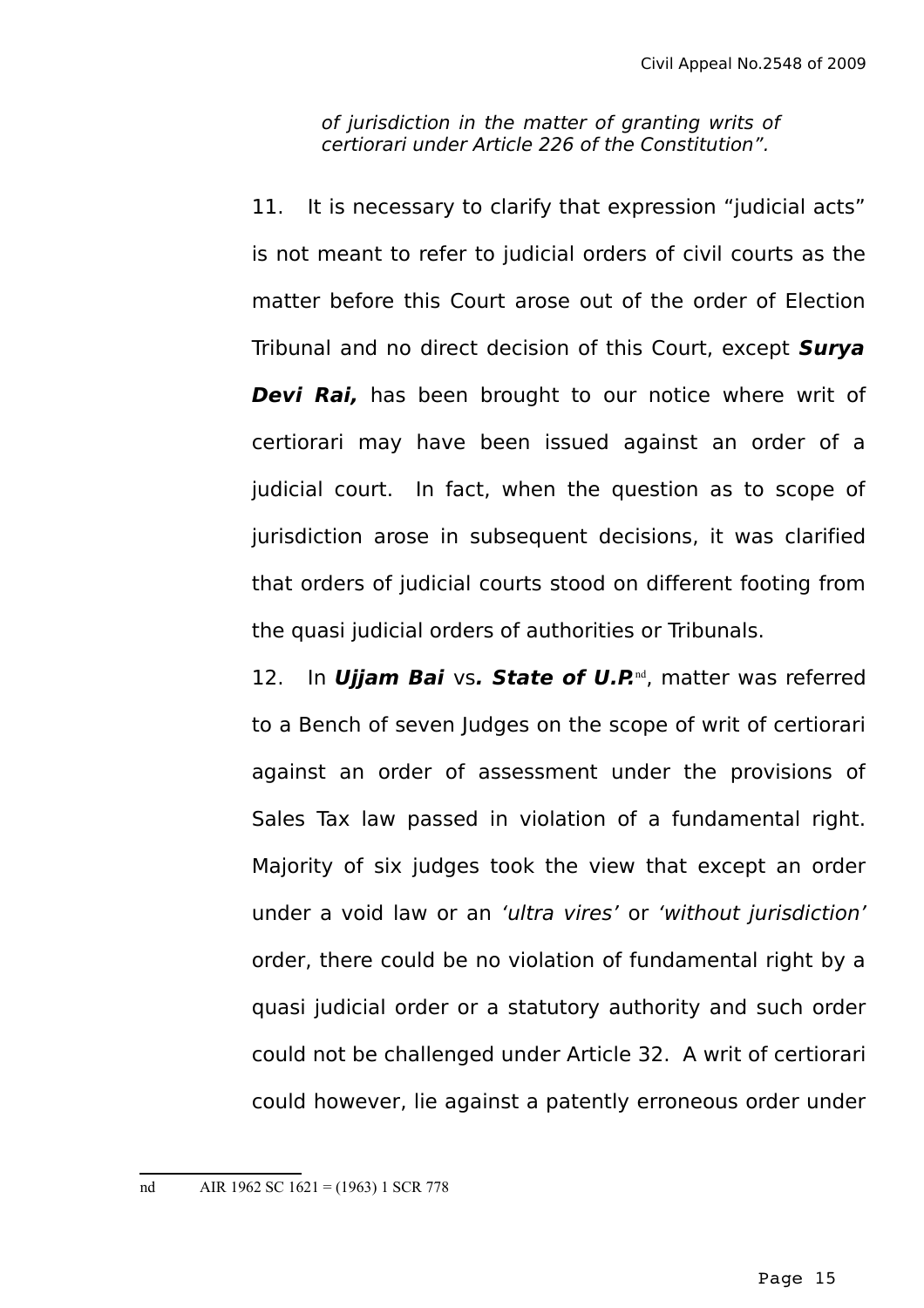#### Article 226. It was observed that judicial orders of Courts

stood on different footing. Ayyangar, J. observed :

"Before concluding it is necessary to advert to one matter which was just touched on in the course of the arguments as one which might be reserved for consideration when it actually arose, and this related to the question whether the decision or order of a regular ordinary Court of law as distinguished from a tribunal or quasijudicial authority constituted or created under particular statutes could be complained of as violating a fundamental right. It is a salutary principle that this Court should not pronounce on points which are not involved in the questions raised before it and that is the reason why I am not dealing with it in any fullness and am certainly not expressing any decided opinion on it. Without doing either however, I consider it proper to make these observations. There is not any substantial identity between a Court of law adjudicating on the rights of parties in the lis before it and designed as the High Courts and this Court are to investigate inter alia whether any fundamental rights are infringed and vested with power to protect them, and quasi-judicial authorities which are created under particular statutes and with a view to implement and administer their provisions. I shall be content to leave the topic at this."

13. In **Mirajkar,** a nine Judge Bench judgment, a judicial order of High Court was challenged as being violative of fundamental right. This Court by majority held that a judicial order of a competent court could not violate a fundamental right. Even if there was incidental violation, it could not be held to be violative of fundamental right. Gajendragaddkar, CJ, observed :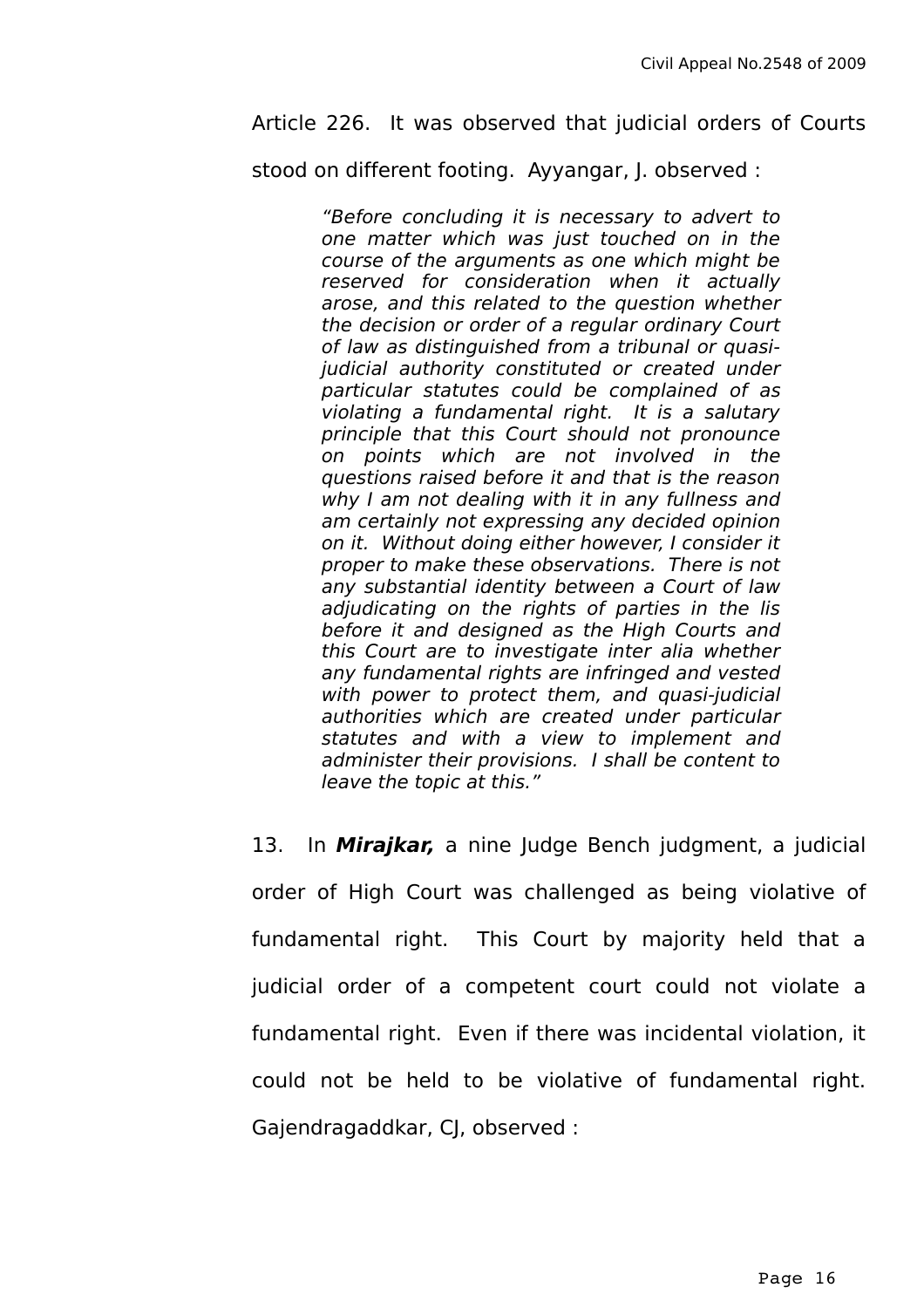"**37.** ……….The argument that the impugned order affects the fundamental rights of the petitioners under Article 19(1), is based on a complete misconception about the true nature and character of judicial process and of judicial decisions. When a Judge deals with matters brought before him for his adjudication, he first decides questions of fact on which the parties are at issue, and then applies the relevant law to the said facts. Whether the findings of fact recorded by the Judge are right or wrong, and whether the conclusion of law drawn by him suffers from any infirmity, can be considered and decided if the party aggrieved by the decision of the Judge takes the matter up before the appellate court. But it is singularly inappropriate to assume that a judicial decision pronounced by a Judge of competent jurisdiction in or in relation to a matter brought before him for adjudication can affect the fundamental rights of the citizens under Article 19(1). What the judicial decision purports to do is to decide the controversy between the parties brought before the court and nothing more. If this basic and essential aspect of the judicial process is borne in mind, it would be plain that the judicial verdict pronounced by court in or in relation to a matter brought before it for its decision cannot be said to affect the fundamental rights of citizens under Article 19(1).

**38.** ………. Just as an order passed by the court on the merits of the dispute before it can be challenged only in appeal and cannot be said to contravene the fundamental rights of the litigants before the Court, so could the impugned order be challenged in appeal under Article 136 of the Constitution, but it cannot be said to affect the fundamental rights of the petitioners. The character of the judicial order remains the same whether it is passed in a matter directly in issue between the parties, or is passed incidentally to make the adjudication of the dispute between the parties fair and effective. On this view of the matter, it seems to us that the whole attack against the impugned order based on the assumption that it infringes the petitioners' fundamental rights under Article 19(1), must fail.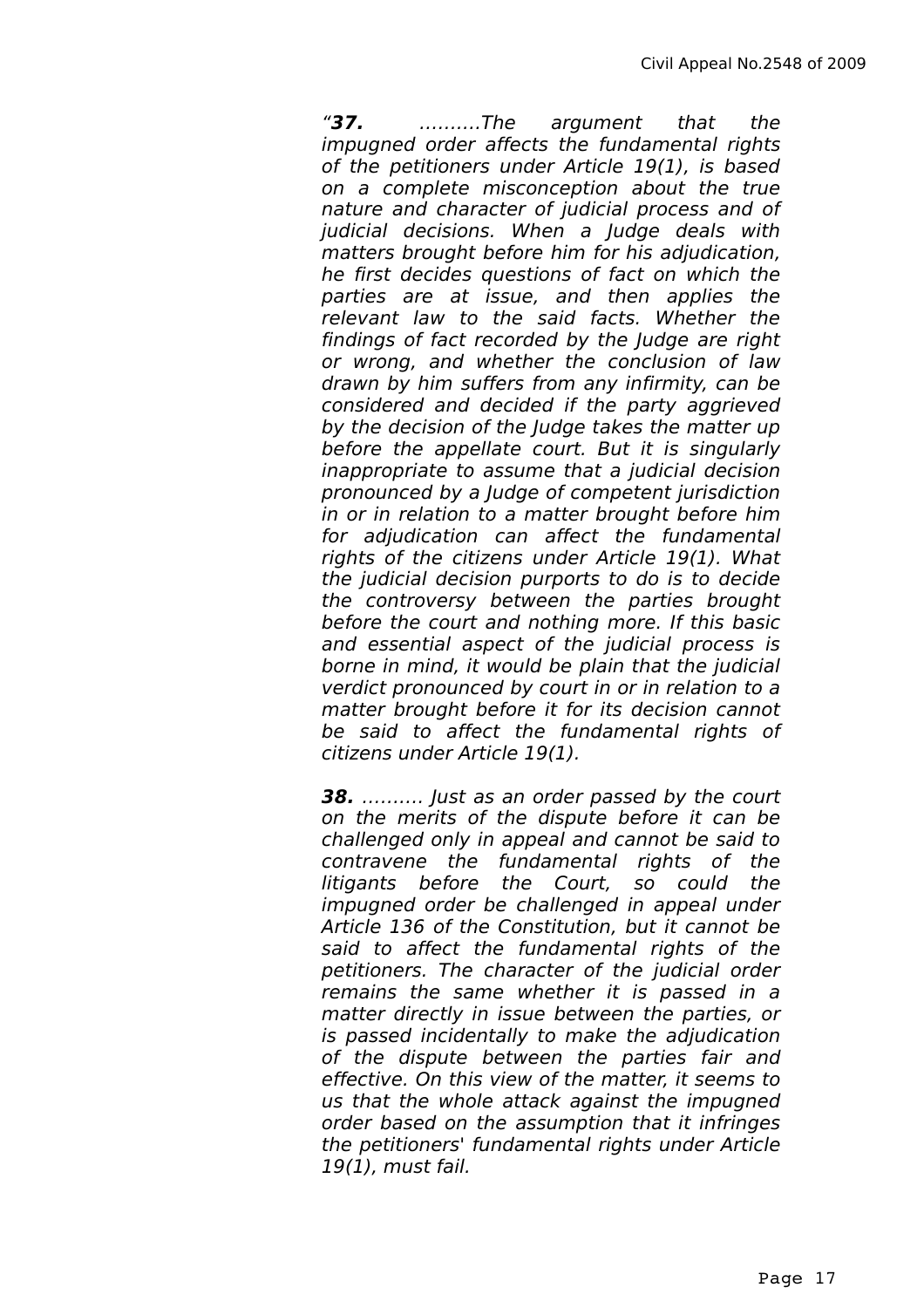**41.** It is true that the opinion thus expressed by Kania, C.J., in the case of A.K Gopalan [1950 SCR 88] had not received the concurrence of the other learned Judges who heard the said case. Subsequently, however, in Ram Singh v. State of Delhi [1951 SCR 451], the said observations were cited with approval by the Full Court. The same principle has been accepted by this Court in Express Newspapers (Private) Ltd., v. Union of India [1959 SCR 12], and by the majority judgment in Atiabari Tea Co., Ltd. v. State of Assam [1961 (1) SCR 809."

Explaining observations in earlier judgments in

## **Budhan Choudhary** vs**. State of Bihar**[7](#page-17-0) and **Parbhani**

## **Tranport Coop. Society Ltd.** vs. **Regional Transport**

**Authority**[8](#page-17-1) that a judicial order could be violative of Article

14, it was observed :

**"45.** Naturally, the principal contention which was urged on their behalf before this Court was that Section 30 CrPC, infringed the fundamental right guaranteed by Article 14, and was, therefore, invalid. This contention was repelled by this Court. Then, alternatively, the appellants argued that though the section itself may not be discriminatory, it may lend itself to abuse bringing about a discrimination between persons accused of offences of the same kind, for the police may send up a person accused of an offence under Section 366 to a Section 30 Magistrate and the police may send another person accused of an offence under the same section to a Magistrate who can commit the accused to the Court of Session. This alternative contention was examined and it was also rejected. That incidentally raised the question as to whether the judicial decision could itself be said to offend Article 14, S.R. Das, J., as he then was, who spoke for the Court considered this contention, referred with approval to the

<span id="page-17-0"></span><sup>7</sup> AIR 1955 SC 191 = (1955) 1 SCR 1045

<span id="page-17-1"></span><sup>8</sup> AIR (1960) SC 801 = (1960) 3 SCR 177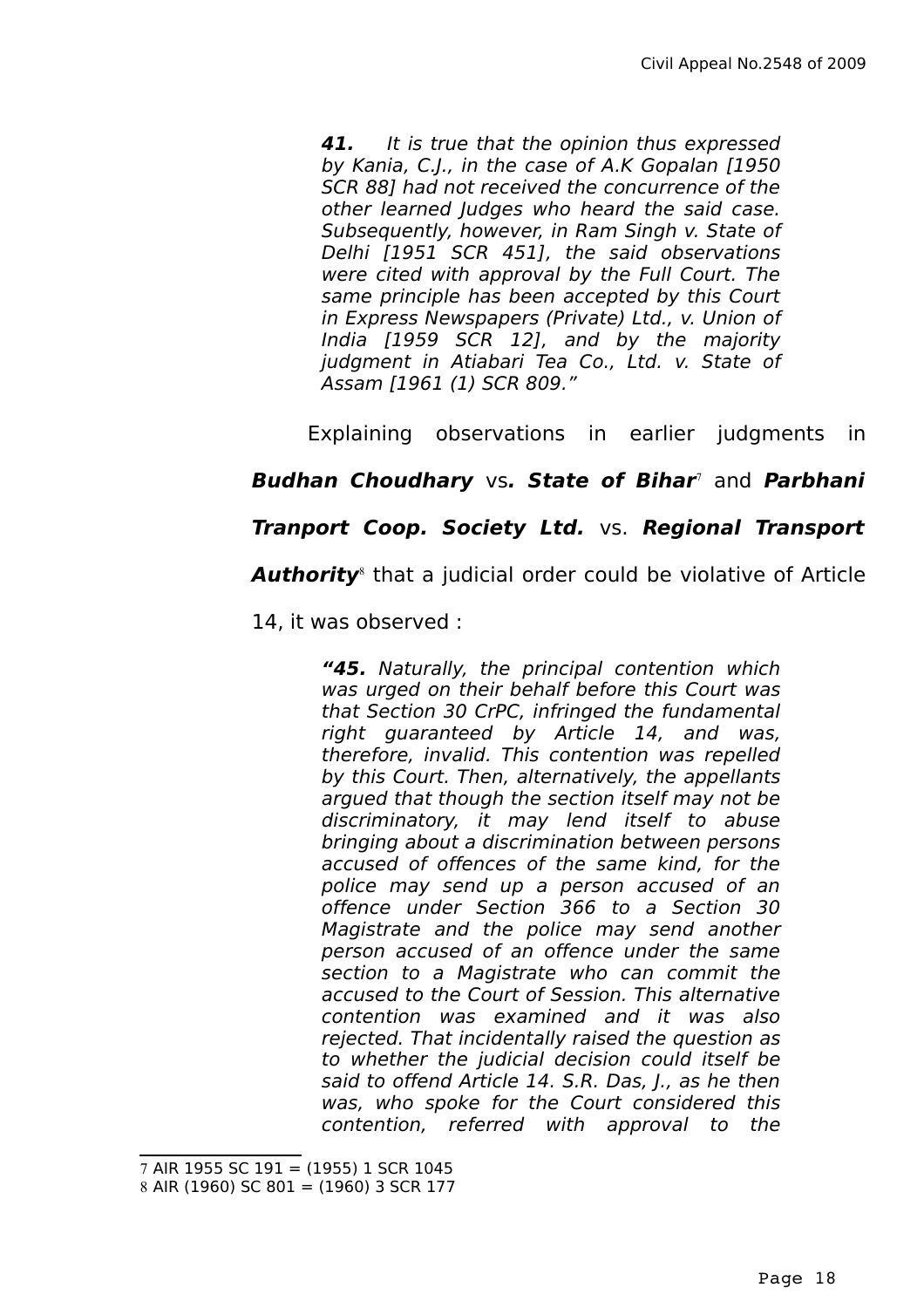observations made by Frankfurter, J., and Stone, C.J., of the Supreme Court of the United States in Snowden v. Hughes [ (1944) 321 US1] and observed that the judicial decision must of necessity depend on the facts and circumstances of each particular case and what may superficially appear to be an unequal application of the law may not necessarily amount to a denial of equal protection of law unless there is shown to be present in it an element of intentional and purposeful discrimination. Having made this observation which at best may be said to assume that a judicial decision may conceivably contravene Article 14, the learned Judge took the precaution of adding that the discretion of judicial officers is not arbitrary and the law provides for revision by superior courts of orders passed by the subordinate Courts. In such circumstances, there is hardly any ground for apprehending any capricious discrimination by judicial tribunals.

**46.** It is thus clear that though the observations made by Frankfurter, J. and Stone, C.J. in Snowden v. Hughes had been cited with approval, the question as to whether a judicial order can attract the jurisdiction of this Court under Article 32(1) and (2) was not argued and did not fall to be considered at all. That question became only incidentally relevant in deciding whether the validity of the conviction which was impugned by the appellants in the case of Budhan Choudhry could be successfully assailed on the ground that the judicial decision under Section 30 CrPC, was capriciously rendered against the appellants. The scope of the jurisdiction of this Court in exercising its writ jurisdiction in relation to orders passed by the High Court was not and could not have been examined, because the matter had come to this Court in appeal under Article 132(1); and whether or not judicial decision can be said to affect any fundamental right merely because it incidentally and indirectly may encroach upon such right, did not therefore call for consideration or decision in that case. In fact, the closing observations made in the judgment themselves indicate that this Court was of the view that if any judicial order was sought to be attacked on the ground that it was inconsistent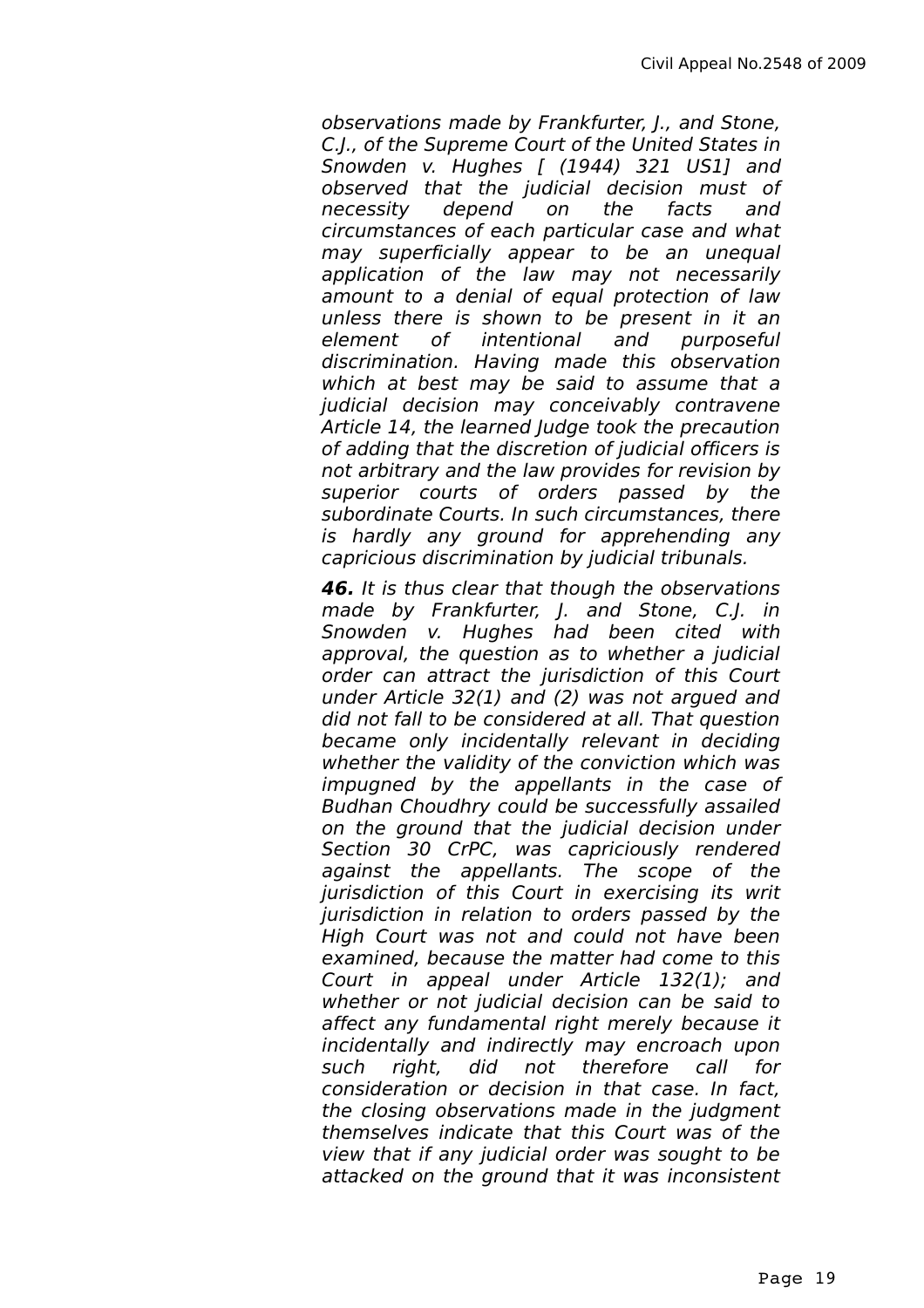with Article 14, the proper remedy to challenge such an order would be an appeal or revision as may be provided by law. We are, therefore, not prepared to accept Mr Setalvad's assumption that the observations on which he bases himself support the proposition that according to this Court, judicial decisions rendered by courts of competent jurisdiction in or in relation to matters brought before them can be assailed on the ground that they violate Article 14. It may incidentally be pointed out that the decision of the Supreme Court of the United States in Snowden v. Hughes was itself not concerned with the validity of any judicial decision at all.

**47.** On the other hand, in Parbhani Transport Cooperative Society Ltd. v. Regional Transport Authority, Aurangabad Sarkar, J. speaking for the Court, has observed that the decision of the Regional Transport Authority which was challenged before the Court may have been right or wrong, but that they were unable to see how that decision could offend Article 14 or any other fundamental right of the petitioner. The learned Judge further observed that the Regional Transport Authority was acting as a quasi-judicial body and if it has made any mistake in its decision there are appropriate remedies available to the petitioner for obtaining relief. It cannot complain of a breach of Article 14. It is true that in this case also the larger issue as to whether the orders passed by quasi judicial tribunals can be said to affect Article 14, does not appear to have been fully argued. It is clear that the observations made by this Court in this case unambiguously indicate that it would be inappropriate to suggest that the decision rendered by a judicial tribunal can be described as offending Article 14 at all. It may be a right or wrong decision, and if it is a wrong decision it can be corrected by appeal or revision as may be permitted by law, but it cannot be said per se to contravene Article 14. It is significant that these observations have been made while dealing with a writ petition filed by the petitioner, the Parbhani Transport Cooperative Society Ltd. under Article 32; and insofar as the point has been considered and decided the decision is against Mr Setalvad's contention."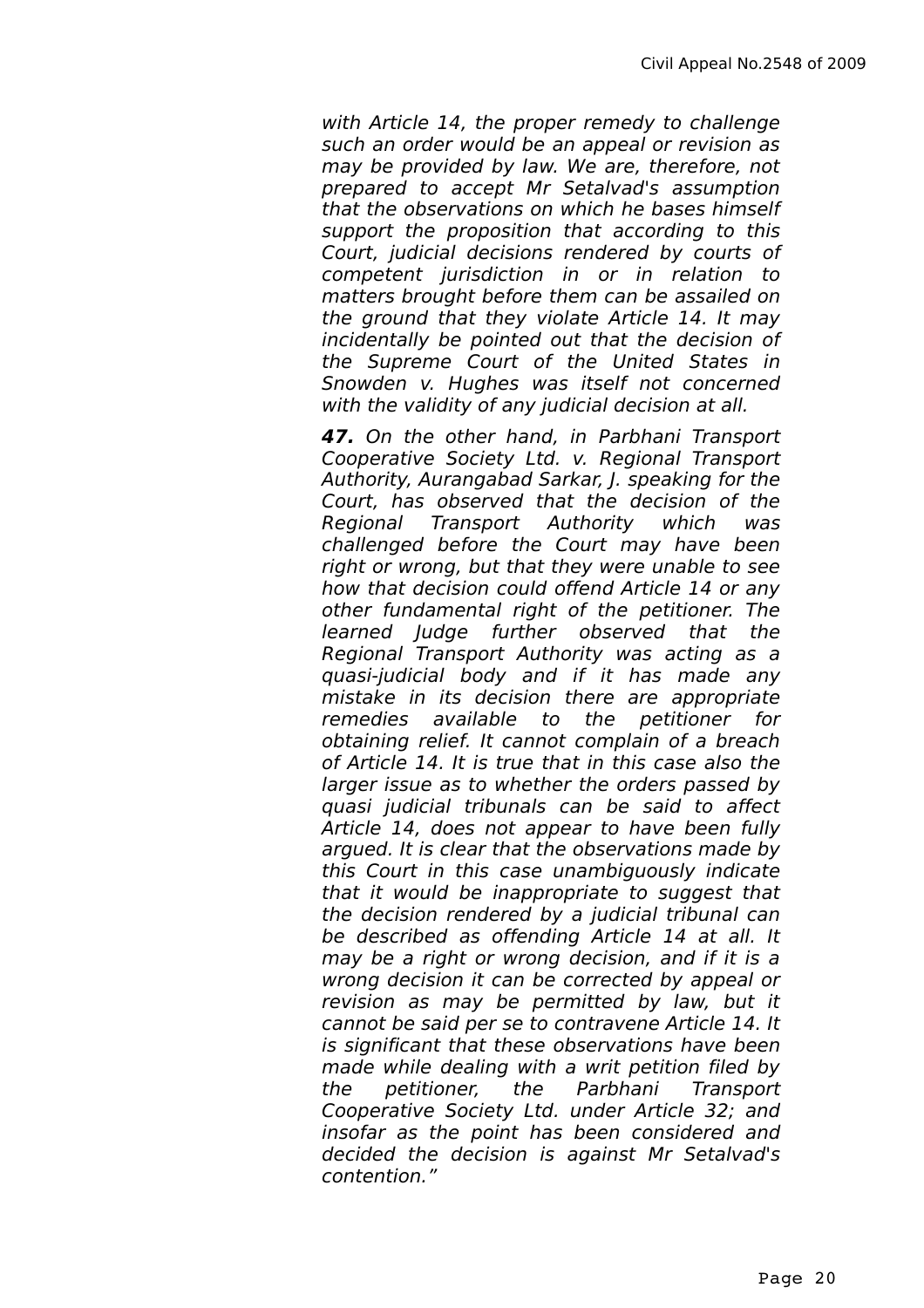Decision of this Court in **Prem Chand Garg** vs. **Excise Commnr**<sup>[9](#page-20-0)</sup>, setting aside rule of this Court requiring deposit of security for filing a writ petition, was also explained as not holding that a judicial order resulted in violation of fundamental right :

**"49.** It would thus be seen that the main controversy in the case of Prem Chand Garg centered round the question as to whether Article 145 conferred powers on this Court to make Rules, though they may be inconsistent with the constitutional provisions prescribed by Part III . Once it was held that the powers under Article 142 had to be read subject not only to the fundamental rights, but to other binding statutory provisions, it became clear that the Rule which authorised the making of the impugned order was invalid. It was in that context that the validity of the order had to be incidentally examined. The petition was made not to challenge the order as such, but to challenge the validity of the Rule under which the order was made. Once the Rule was struck down as being invalid, the order passed under the said Rule had to be vacated. It is difficult to see how this decision can be pressed into service by Mr Setalvad in support of the argument that a judicial order passed by this Court was held to be subject to the writ jurisdiction of this Court itself. What was held by this Court was that Rule made by it under its powers conferred by Article 145 which are legislative in character, was invalid; but that is quite another matter.

**50.** It is plain that if a party desires to challenge any of the Rules framed by this Court in exercise of its powers under Article 145 on the ground that they are invalid, because they illegally contravene his fundamental rights, it would be open to the party to move this Court under Article 32. Such a challenge is not against any decision of this Court, but against a Rule made by it in pursuance of its rule-making power. If the Rule is struck down as it

<span id="page-20-0"></span><sup>9</sup> AIR 1963 SC 996 = (1963) Supp. 1 SCR 885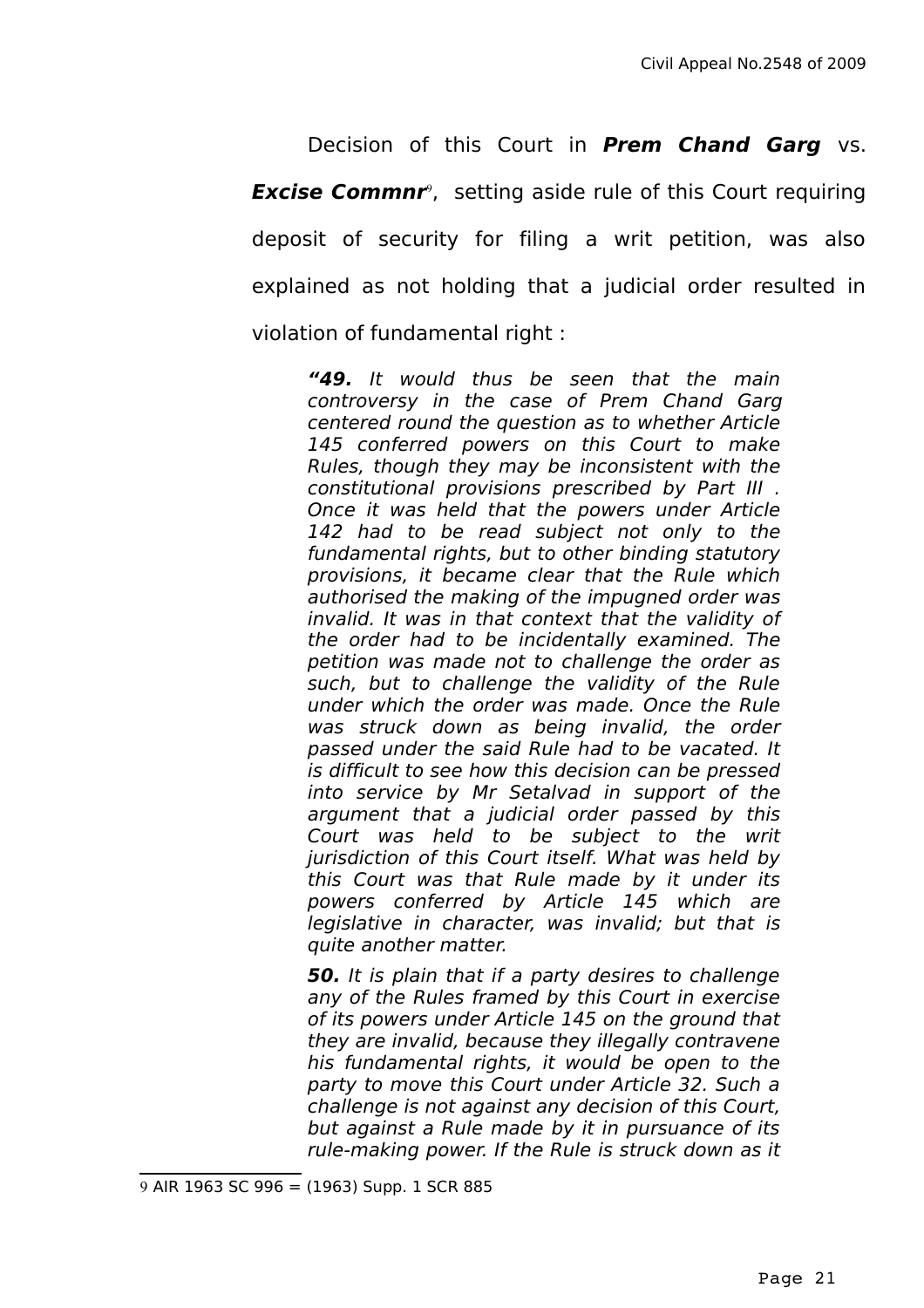was in the case of Prem Chand Garg, this Court can review or recall its order passed under the said Rule. Cases in which initial orders of security passed by the Court are later reviewed and the amount of security initially directed is reduced, frequently arise in this Court; but they show the exercise of this Court's powers under Article 137 and not under Article 32. Therefore, we are not satisfied that Mr Setalvad is fortified by any judicial decision of this Court in raising the contention that a judicial order passed by the High Court in or in relation to proceedings brought before it for its adjudication, can become the subject-matter of writ jurisdiction of this Court under Article 32(2). In fact, no precedent has been cited before us which would support Mr Setalvad's claim that a judicial order of the kind with which we are concerned in the present proceedings has ever been attempted to be challenged or has been set aside under Article 32 of the Constitution."

This Court then dealt with the legal position in England

on the question of scope of writ of certiorari against a judicial order. Noting that writ of certiorari did not lie against a judicial order, it was observed :

**"62.** Whilst we are dealing with this aspect of the matter, we may incidentally refer to the relevant observations made by Halsbury on this point. "In the case of judgments of inferior courts of civil jurisdiction," says Halsbury in the footnote, "it has been suggested that certiorari might be granted to quash them for want of jurisdiction [Kemp v. Balne (1844), 1 Dow. & L. 885, at p. 887], inasmuch as an error did not lie upon that ground. **But there appears to be no reported case in which the judgment of an inferior court of civil jurisdiction has been quashed on certiorari, either for want of jurisdiction or on any other ground [Halsbury Laws of England Vol.I 1, p.129]". The ultimate proposition is set out in the terms: "Certiorari does not lie to quash the judgments of inferior courts of civil**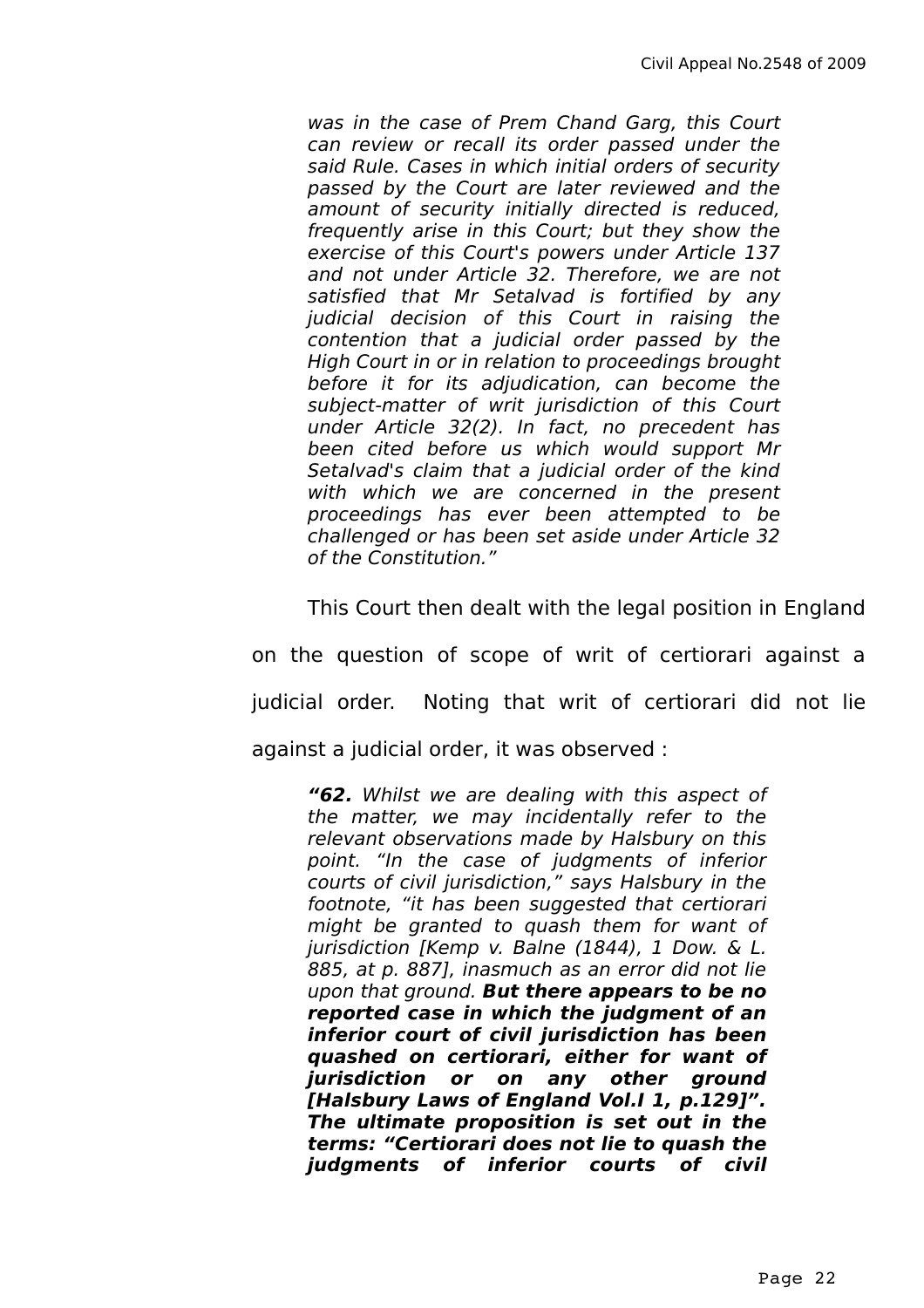**jurisdiction." These observations would indicate that in England the judicial orders passed by civil courts of plenary jurisdiction in or in relation to matters brought before them are not held to be amenable to the jurisdiction to issue writs of certiorari.**

**63.** In Rex. v. Chancellor of St. Edmundsburry and Ipswich Diocese Ex parte White [(1945) 1 KBD 195] the question which arose was whether certiorari would lie from the Court of King's Bench to an ecclesiastical Court; and the answer rendered by the court was that certiorari would not lie against the decision of an ecclesiastical court. In dealing with this question, Wrottesley, L.J. has elaborately considered the history of the writ jurisdiction and has dealt with the question about the meaning of the word 'inferior' as applied to courts of law in England in discussing the problem as to the issue of the writ in regard to decisions of certain courts. "The more this matter was investigated," says Wrottesley, L.J., "the clearer it became that the word "inferior" as applied to courts of law in England had been used with at least two very different meanings. If, as some assert, the question of inferiority is determined by ascertaining whether the court in question can be stopped from exceeding its jurisdiction by a writ of prohibition issuing from the King's Bench, then not only the ecclesiastical courts, but also palatine courts and admiralty courts are inferior courts. But there is another test, well recognised by lawyers, by which to distinguish a superior from an inferior court, namely, whether in its proceedings, and in particular in its judgments, it must appear that the court was acting within its jurisdiction. This is the characteristic of an inferior court, whereas in the proceedings of a superior court it will be presumed that it acted within its jurisdiction unless the contrary should appear either on the face of the proceedings or aliunde." Mr Sen relied upon this decision to show that even the High Court of Bombay can be said to be an inferior court for the purpose of exercising jurisdiction by this Court under Article 32(2) to issue a writ of certiorari in respect of the impugned order passed by it. We are unable to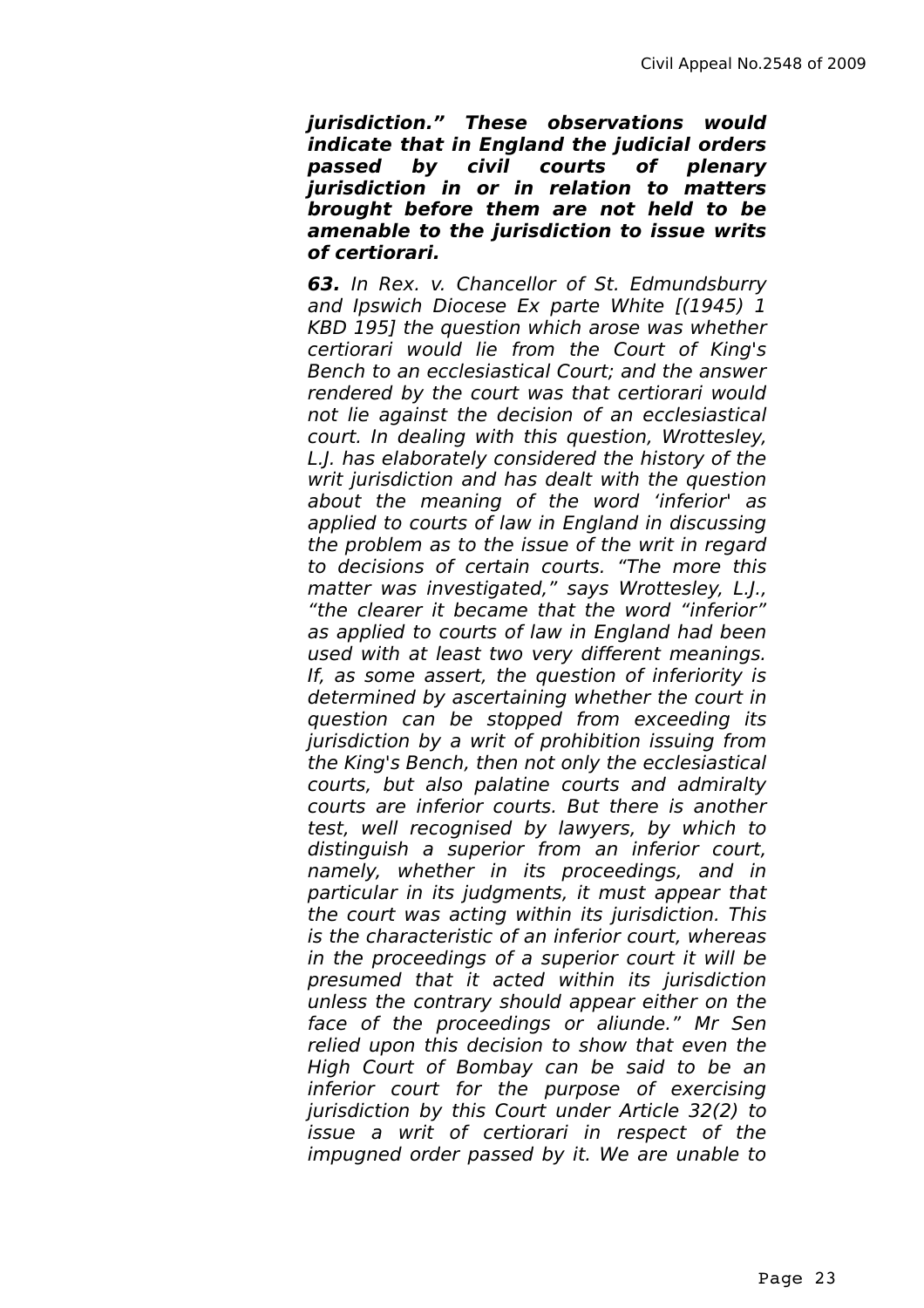see how this decision can support Mr Sen's contentions."

(emphasis

added).

14. In **Rupa Ashok Hurra (supra)** it was held that final

order of this Court cannot be challenged under Article 32 as

violative of fundamental right. Judgment of this Court in

**Triveniben** vs. **State of Gujarat**<sup>[10](#page-23-0)</sup> was referred to with

approval to the effect that a judicial order could not violate

a fundamental right. It was observed :

"**11.** In **Triveniben v. State of Gujarat** speaking for himself and other three learned Judges of the Constitution Bench, Oza, J., reiterating the same principle, observed: (SCC p. 697, para 22)

> <span id="page-23-0"></span>"It is well settled now that a judgment of court can never be challenged under Articles 14 or 21 and therefore the judgment of the court awarding the sentence of death is not open to challenge as violating Article 14 or Article 21 as has been laid down by this Court in **Naresh Shridhar Mirajkar v. State of Maharashtra** and also in **A.R. Antulay v. R.S. Nayak** [1988 (2) SCC 602], the only jurisdiction which could be sought to be exercised by a prisoner for infringement of his rights can be to challenge the subsequent events after the final judicial verdict is pronounced and it is because of this that on the ground of long or inordinate delay a condemned prisoner could approach this Court and that is what has consistently been held by this Court. But it will not be open to this Court in exercise of jurisdiction under Article 32 to go behind or to examine the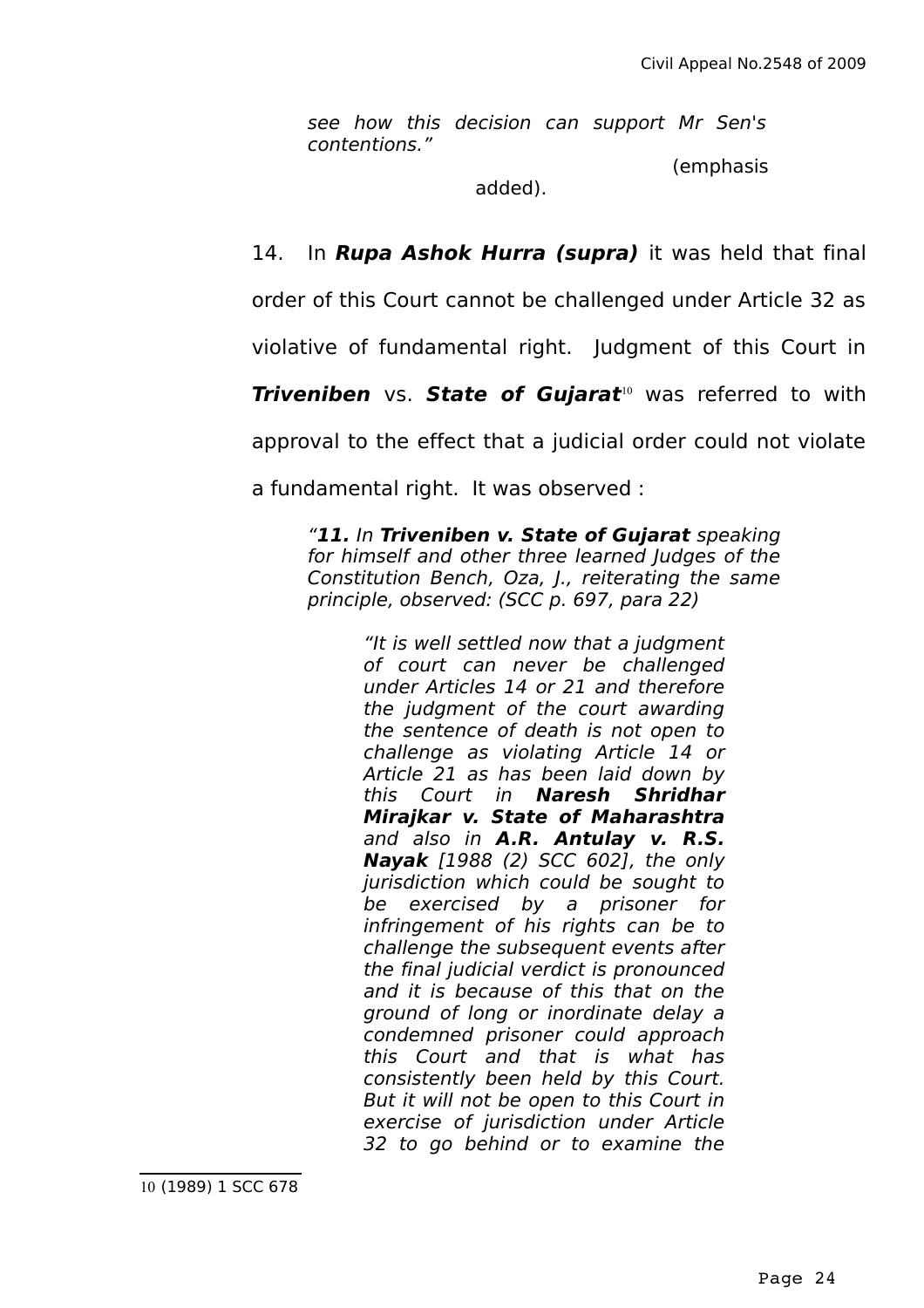final verdict reached by a competent court convicting and sentencing the condemned prisoner and even while considering the circumstances in order to reach a conclusion as to whether the inordinate delay coupled with subsequent circumstances could be held to be sufficient for coming to a conclusion that execution of the sentence of death will not be just and proper."

**12.** We consider it inappropriate to burden this judgment with discussion of the decisions in other cases taking the same view. Suffice it to mention that various Benches of this Court reiterated the same principle in the following cases: **A.R. Antulay v. R.S. Nayak, Krishna Swami v. Union of India** [1992 (4) SCC 605], **Mohd. Aslam v. Union of India** [1996 (2) SCC 749], **Khoday Distilleries Ltd. v. Registrar General, Supreme Court of India** [1996 (3) SCC 114], **Gurbachan Singh v. Union of India** [1996 (3) SCC 117], **Babu Singh Bains v. Union of India** [1996 (6) SCC 565] and **P. Ashokan v. Union of India** [1998 (3) SCC 56.

**13.** It is, however, true that in Supreme Court Bar Assn. v. Union of India [1998 (4) SCC 409 a Constitution Bench and in **M.S. Ahlawat v. State of Haryana** [2000 (1) SCC 278] a three-Judge Bench, and in other cases different Benches quashed the earlier judgments/orders of this Court in an application filed under Article 32 of the Constitution. But in those cases no one joined issue with regard to the maintainability of the writ petition under Article 32 of the Constitution. Therefore, those cases cannot be read as authority for the proposition that a writ of certiorari under Article 32 would lie to challenge an earlier final judgment of this Court.

**14.** On the analysis of the ratio laid down in the aforementioned cases, we reaffirm our considered view that a final judgment/order passed by this Court cannot be assailed in an application under Article 32 of the Constitution of India by an aggrieved person, whether he was a party to the case or not.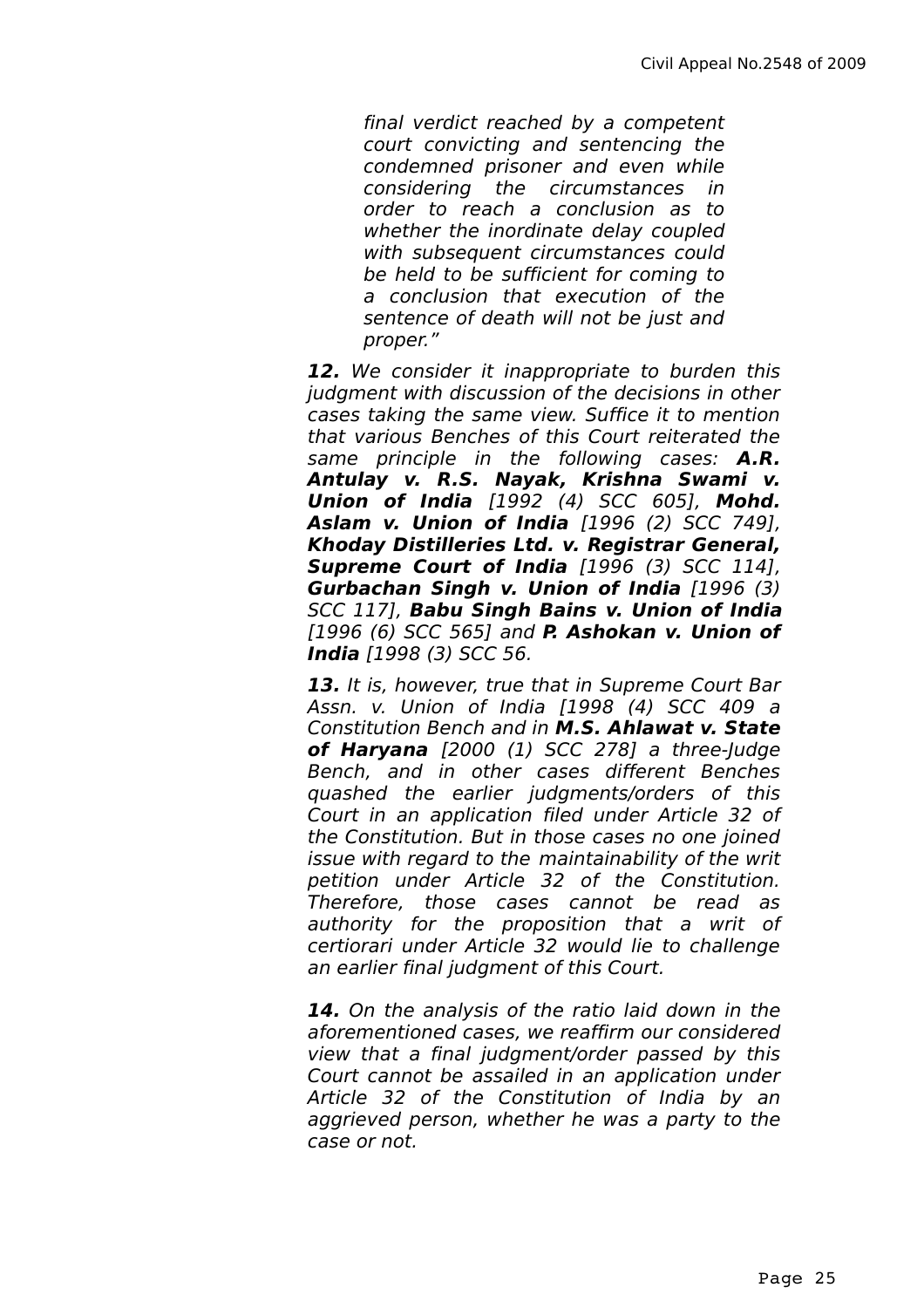**15.** In fairness to the learned counsel for the parties, we record that all of them at the close of the hearing of these cases conceded that the jurisdiction of this Court under Article 32 of the Constitution cannot be invoked to challenge the validity of a final judgment/order passed by this Court after exhausting the remedy of review under Article 137 of the Constitution read with Order XL Rule 1 of the Supreme Court Rules, 1966."

15. While the above judgments dealt with the question

whether judicial order could violate a fundamental right, it

was clearly laid down that challenge to judicial orders could

lie by way of appeal or revision or under Article 227 and not

by way of a writ under Article 226 and 32.

16. Another Bench of three judges in **Sadhana Lodh** vs.

**National Insurance Co. Ltd.**<sup>[11](#page-25-0)</sup> considered the question

whether remedy of writ will be available when remedy of

appeal was on limited grounds. This Court held :

<span id="page-25-0"></span>**"6.** The right of appeal is a statutory right and where the law provides remedy by filing an appeal on limited grounds, the grounds of challenge cannot be enlarged by filing a petition under Articles 226/227 of the Constitution on the premise that the insurer has limited grounds available for challenging the award given by the Tribunal. Section 149(2) of the Act limits the insurer to file an appeal on those enumerated grounds and the appeal being a product of the statute it is not open to an insurer to take any plea other than those provided under Section 149(2) of the Act (see National Insurance Co. Ltd. v. Nicolletta Rohtagi (2002 (7) SCC 456). This being the legal position, the petition filed under Article 227 of the Constitution by the insurer was wholly misconceived. Where a statutory right to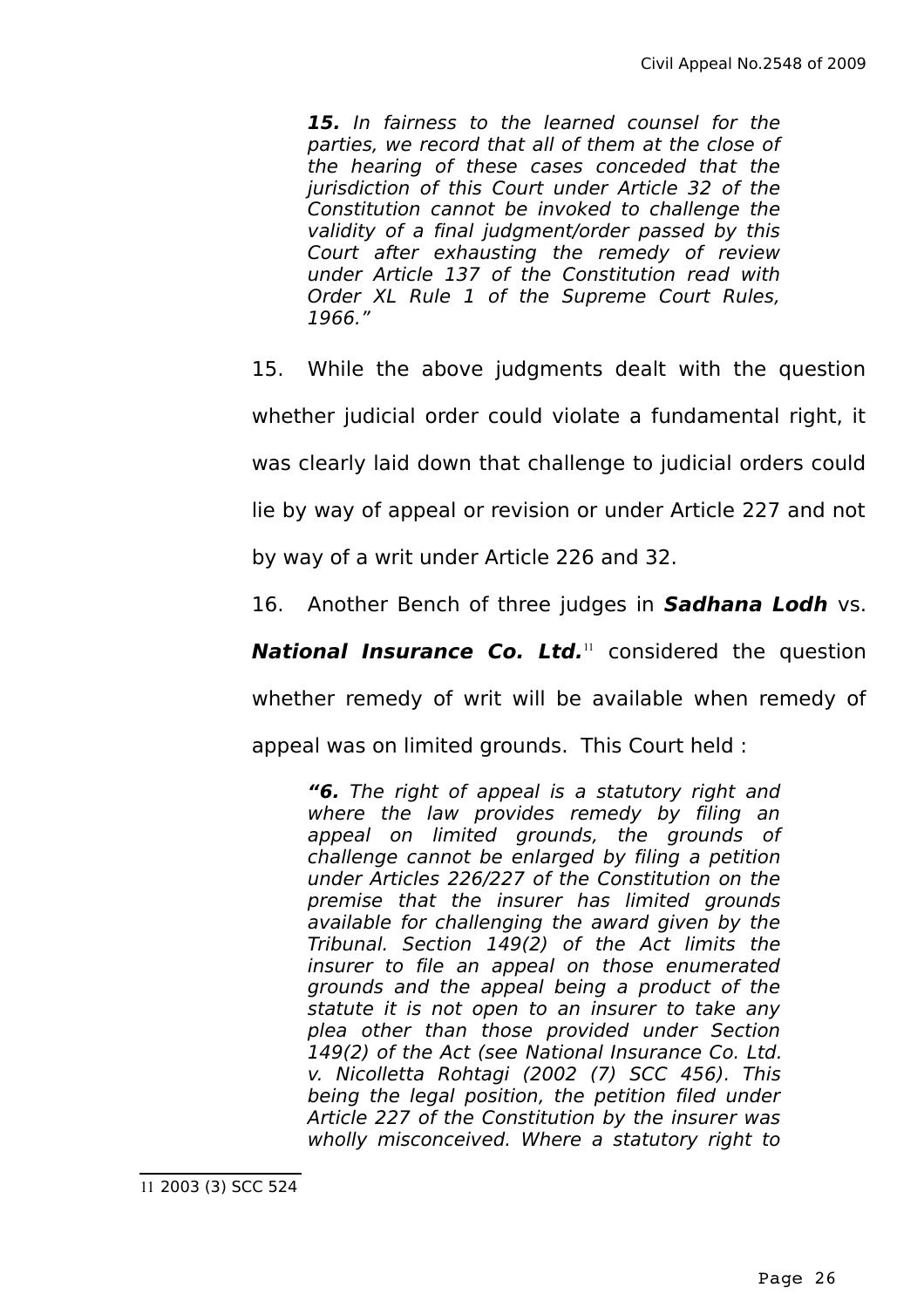file an appeal has been provided for, it is not open to the High Court to entertain a petition under Article 227 of the Constitution. Even if where a remedy by way of an appeal has not been provided for against the order and judgment of a District Judge, the remedy available to the aggrieved person is to file a revision before the High Court under Section 115 of the Code of Civil Procedure. **Where remedy for filing a revision before the High Court under Section 115 CPC has been expressly barred by a State enactment, only in such case a petition under Article 227 of the Constitution would lie and not under Article 226 of the Constitution. As a matter of illustration, where a trial court in a civil suit refused to grant temporary injunction and an appeal against refusal to grant injunction has been rejected, and a State enactment has barred the remedy of filing revision under Section 115 CPC, in such a situation a writ petition under Article 227 would lie and not under Article 226 of the Constitution. Thus, where the State Legislature has barred a remedy of filing a revision petition before the High Court under Section 115 CPC, no petition under Article 226 of the Constitution would lie for the reason that a mere wrong decision without anything more is not enough to attract jurisdiction of the High Court under Article 226 of the Constitution."** (emphasis

added)

17. This Court in judgment dated 6 December, 1989 in

Civil Appeal No.815 of 1989 **Qamruddin** vs**. Rasul Baksh**

**& Anr.** which has been quoted in Allahabad High Court

Judgment in **Ganga Saran** vs. **Civil Judge**<sup>[th](#page-26-0)</sup> considered the

issue of writ of certiorari and mandamus against interim

order of civil court and held :

<span id="page-26-0"></span>th AIR 1991 All 114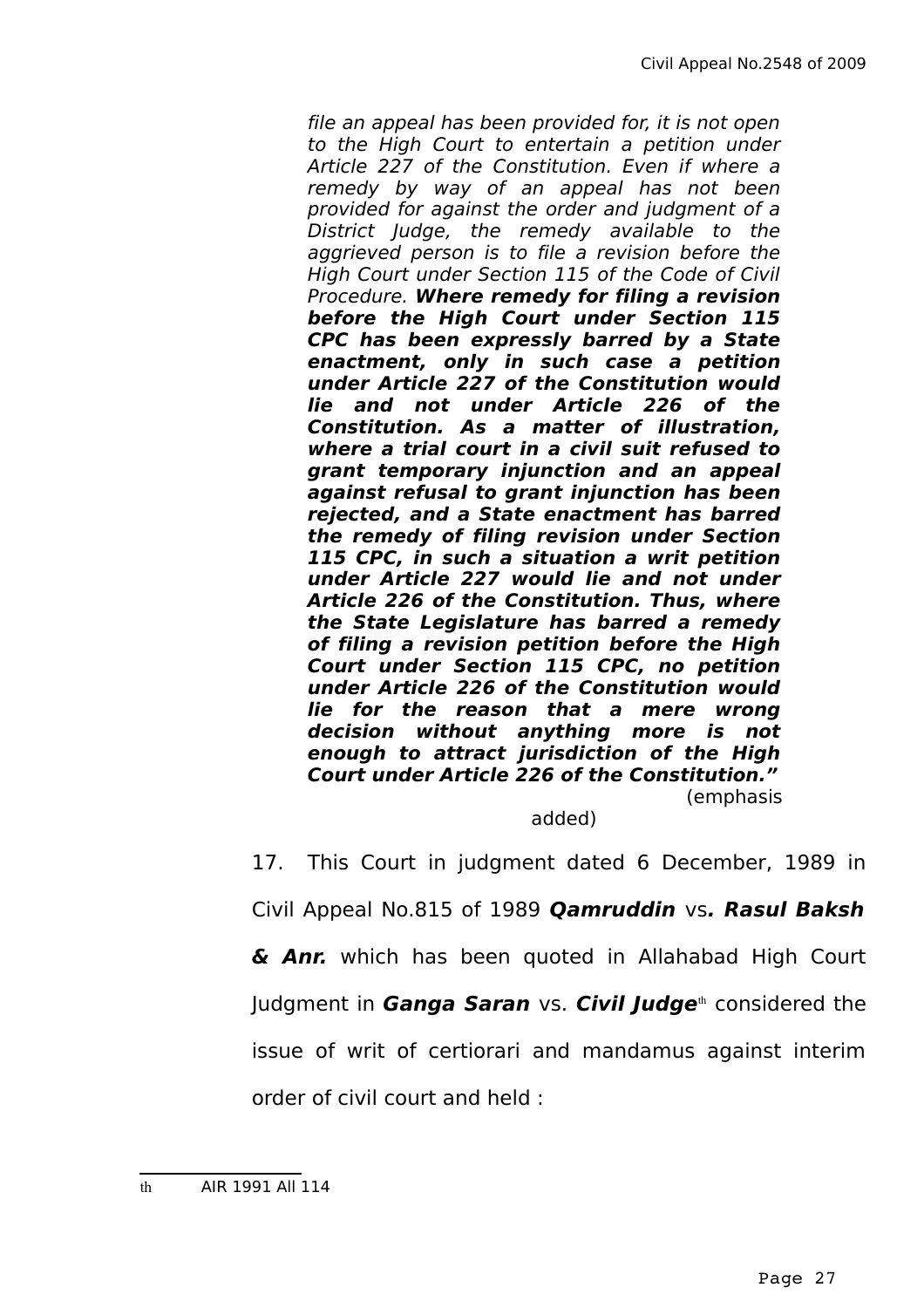"If the order of injunction is passed by a competent court having jurisdiction in the matter, it is not permissible for the High Court under Article 226 of the Constitution to quash the same by issuing a writ of certiorari. In the instant case the learned Single Judge of the High Court further failed to realise that a writ of mandamus could not be issued in this case. A writ of mandamus cannot be issued to a private individual unless he is under a statutory duty to perform a public duty. The dispute involved in the instant case was entirely between two private parties, which could not be a subject matter of writ of mandamus under Article 226 of the Constitution. The learned Single Judge ignored this basic principle of writ jurisdiction conferred on the High Court under Article 226 of the Constitution. There was no occasion or justification for issue of a writ of certiorari or mandamus. The High Court committed serious error of jurisdiction in interfering with the order of the District Judge."

18. Thus, it has been clearly laid down by this Court that an Order of civil court could be challenged under Article 227 and and not under

Article 226.

19. We may now come to the judgment in **Surya Dev Rai.** Therein, the appellant was aggrieved by denial of interim injunction in a pending suit and preferred a writ petition in the High court stating that after CPC amendment by Act 46 of 1999 w.e.f. 1 July, 2002, remedy of revision under Section 115 was no longer available. The High Court dismissed the petition following its Full Bench Judgment in **Ganga Saran** to the effect that a writ was not maintainable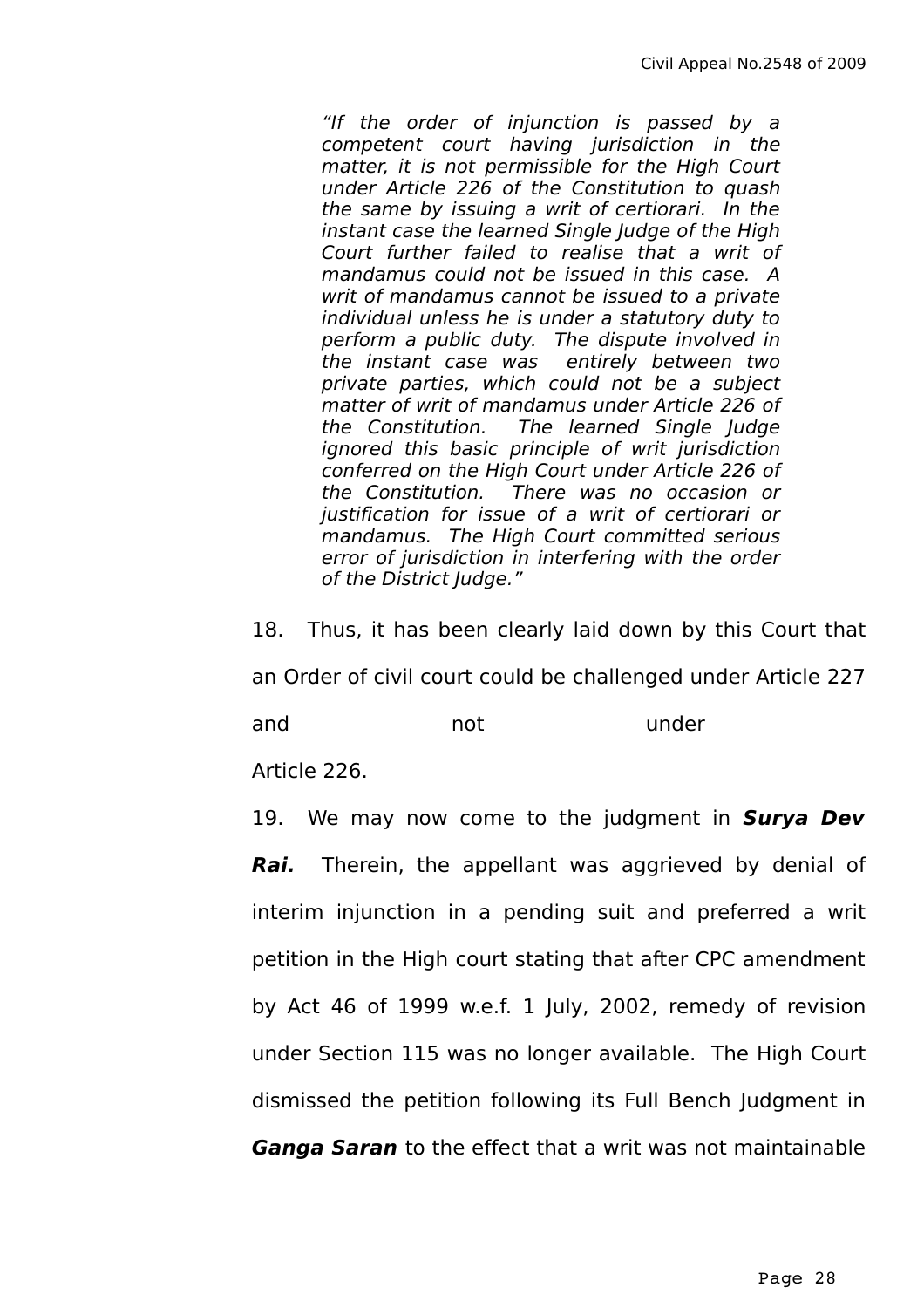as no mandamus could issue to a private person. The Bench considered the question of the impact of CPC amendment on power and jurisdiction of the High Court to entertain a writ of certiorari under Article 226 or a petition under Article 227 to involve power of superintendence. The Bench noted the legal position that after CPC amendment revisional jurisdiction of the High Court against interlocutory order was curtailed. The Bench then referred to the history of writ of certiorari and its scope and concluded thus :

> **"18.** Naresh Shridhar Mirajkar case was cited before the Constitution Bench in Rupa Ashok Hurra case and considered. It has been clearly held: (i) that it is a well-settled principle that the technicalities associated with the prerogative writs in English law have no role to play under our constitutional scheme; (ii) that a writ of certiorari to call for records and examine the same for passing appropriate orders, is issued by a superior court to an inferior court which certifies its records for examination; and (iii) that a High Court cannot issue a writ to another High Court, nor can one Bench of a High Court issue a writ to a different Bench of the High Court; much less can the writ jurisdiction of a High Court be invoked to seek issuance of a writ of certiorari to the Supreme Court. The High Courts are not constituted as inferior courts in our constitutional scheme.

> **19.** Thus, there is no manner of doubt that the orders and proceedings of a judicial court subordinate to the High Court are amenable to writ jurisdiction of the High Court under Article 226 of the Constitution.

#### **xxxx**

**24.** The difference between Articles 226 and 227 of the Constitution was well brought out in Umaji Keshao Meshram v. Radhikabai [1986 Supp. SCC 401]. Proceedings under Article 226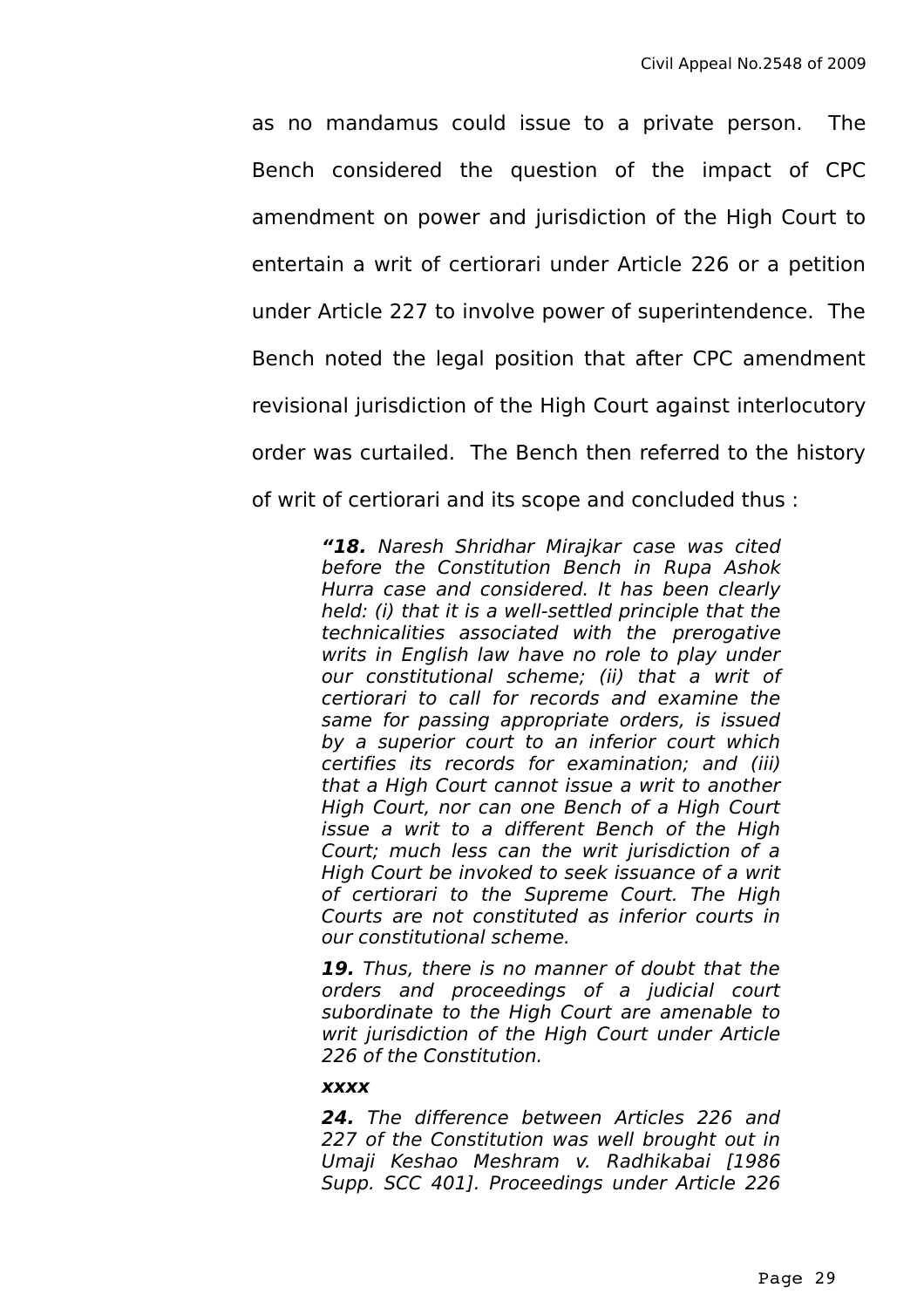are in exercise of the original jurisdiction of the High Court while proceedings under Article 227 of the Constitution are not original but only supervisory. Article 227 substantially reproduces the provisions of Section 107 of the Government of India Act, 1915 excepting that the power of superintendence has been extended by this article to tribunals as well. Though the power is akin to that of an ordinary court of appeal, yet the power under Article 227 is intended to be used sparingly and only in appropriate cases for the purpose of keeping the subordinate courts and tribunals within the bounds of their authority and not for correcting mere errors. The power may be exercised in cases occasioning grave injustice or failure of justice such as when (i) the court or tribunal has assumed a jurisdiction which it does not have, (ii) has failed to exercise a jurisdiction which it does have, such failure occasioning a failure of justice, and (iii) the jurisdiction though available is being exercised in a manner which tantamounts to overstepping the limits of jurisdiction.

**25.** Upon a review of decided cases and a survey of the occasions, wherein the High Courts have exercised jurisdiction to command a writ of certiorari or to exercise supervisory jurisdiction under Article 227 in the given facts and circumstances in a variety of cases, it seems that the distinction between the two jurisdictions stands almost obliterated in practice. Probably, this is the reason why it has become customary with the lawyers labelling their petitions as one common under Articles 226 and 227 of the Constitution, though such practice has been deprecated in some judicial pronouncement. Without entering into niceties and technicality of the subject, we venture to state the broad general difference between the two jurisdictions. Firstly, the writ of certiorari is an exercise of its original jurisdiction by the High Court; exercise of supervisory jurisdiction is not an original jurisdiction and in this sense it is akin to appellate, revisional or corrective jurisdiction. Secondly, in a writ of certiorari, the record of the proceedings having been certified and sent up by the inferior court or tribunal to the High Court, the High Court if inclined to exercise its jurisdiction, may simply annul or quash the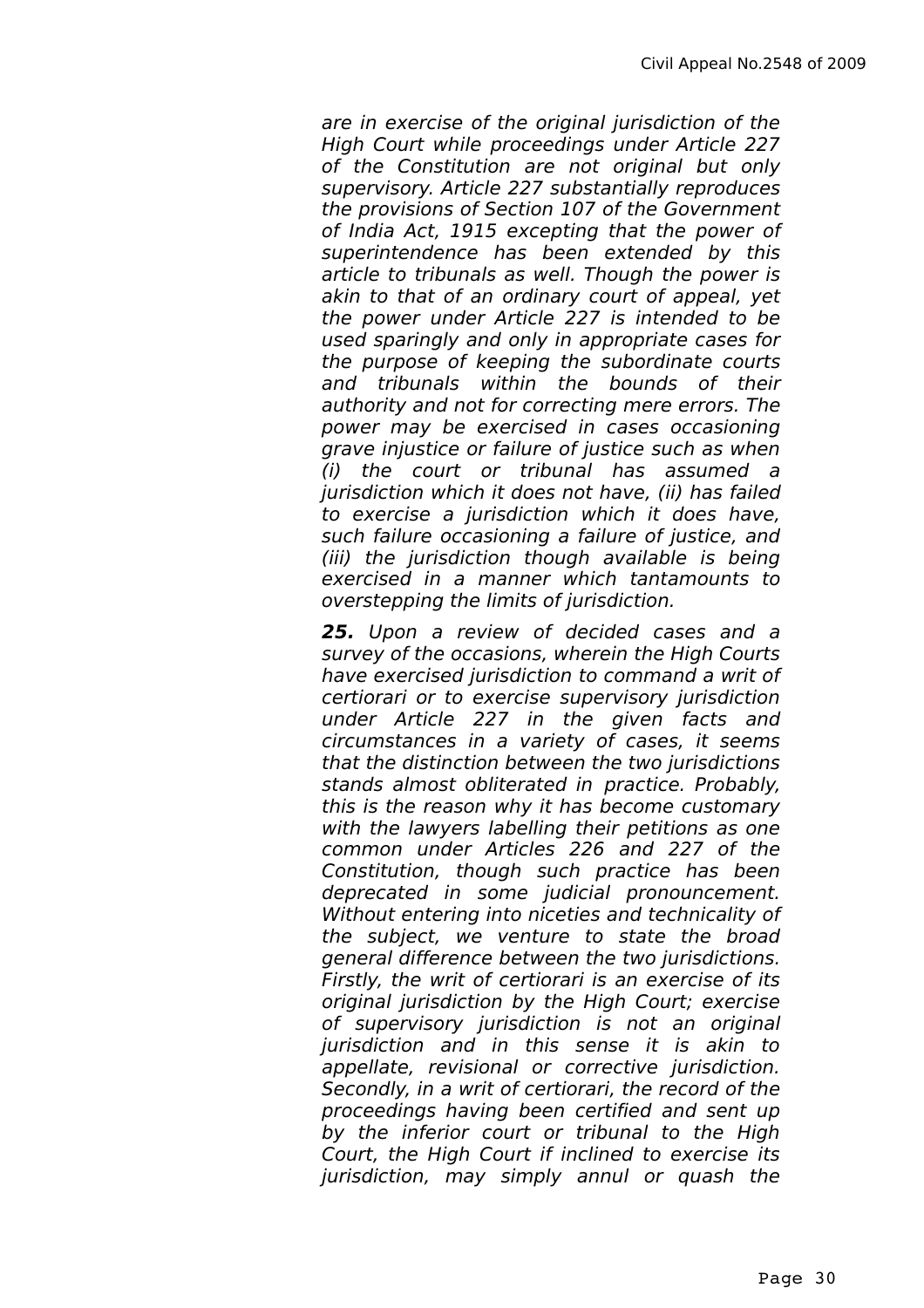proceedings and then do no more. In exercise of supervisory jurisdiction, the High Court may not only quash or set aside the impugned proceedings, judgment or order but it may also make such directions as the facts and circumstances of the case may warrant, maybe, by way of guiding the inferior court or tribunal as to the manner in which it would now proceed further or afresh as commended to or guided by the High Court. In appropriate cases the High Court, while exercising supervisory jurisdiction, may substitute such a decision of its own in place of the impugned decision, as the inferior court or tribunal should have made. Lastly, the jurisdiction under Article 226 of the Constitution is capable of being exercised on a prayer made by or on behalf of the party aggrieved; the supervisory jurisdiction is capable of being exercised suo motu as well.

20. It is the above holding, correctness of which was doubted in the referring order already mentioned above.

21. It is true that this Court has laid down that technicalities associated with the prerogative writs in England have no role to play under our constitutional scheme. There is no parallel system of King's Court in India and of all other courts having limited jurisdiction subject to supervision of King's Court. Courts are set up under the Constitution or the laws. All courts in the jurisdiction of a High Court are subordinate to it and subject to its control and supervision under Article 227. Writ jurisdiction is constitutionally conferred on all High Courts. Broad principles of writ jurisdiction followed in England are applicable to India and a writ of certiorari lies against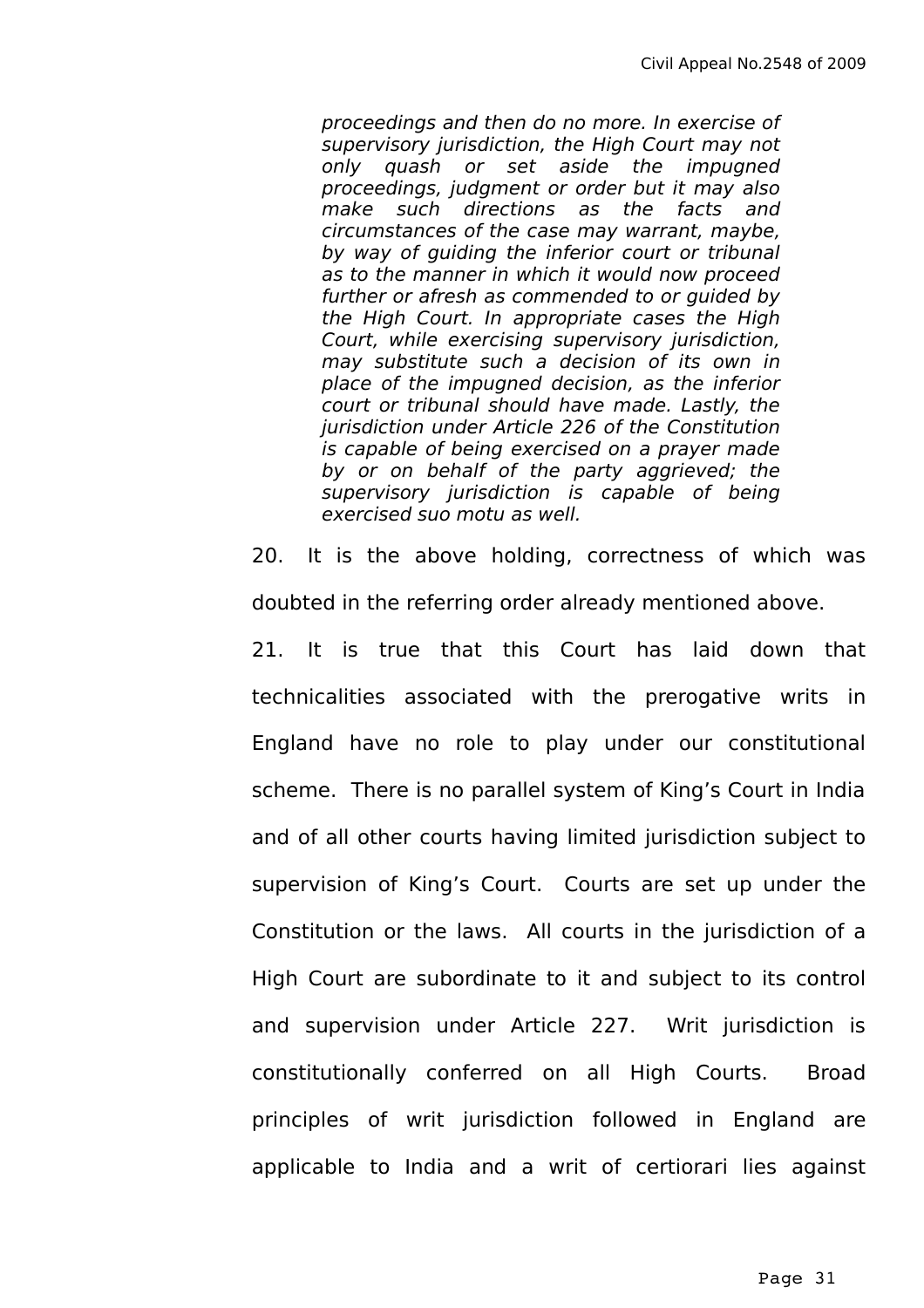patently erroneous or without jurisdiction orders of Tribunals or authorities or courts other than judicial courts. There are no precedents in India for High Courts to issue writs to subordinate courts. Control of working of subordinate courts in dealing with their judicial orders is exercised by way of appellate or revisional powers or power of superintendence under Article 227. Orders of civil court stand on different footing from the orders of authorities or Tribunals or courts other than judicial/civil courts. While appellate or revisional jurisdiction is regulated by statutes, power of superintendence under Article 227 is constitutional. The expression "inferior court" is not referable to judicial courts, as rightly observed in the referring order in paras 26 and 27 quoted above.

22. The Bench in **Surya Dev Rai** also observed in para 25 of its judgment that distinction between Articles 226 and 227stood almost obliterated. In para 24 of the said judgment distinction in the two articles has been noted. In view thereof, observation that scope of Article 226 and 227 was obliterated was not correct as rightly observed by the referring Bench in Para 32 quoted above. We make it clear that though despite the curtailment of revisional jurisdiction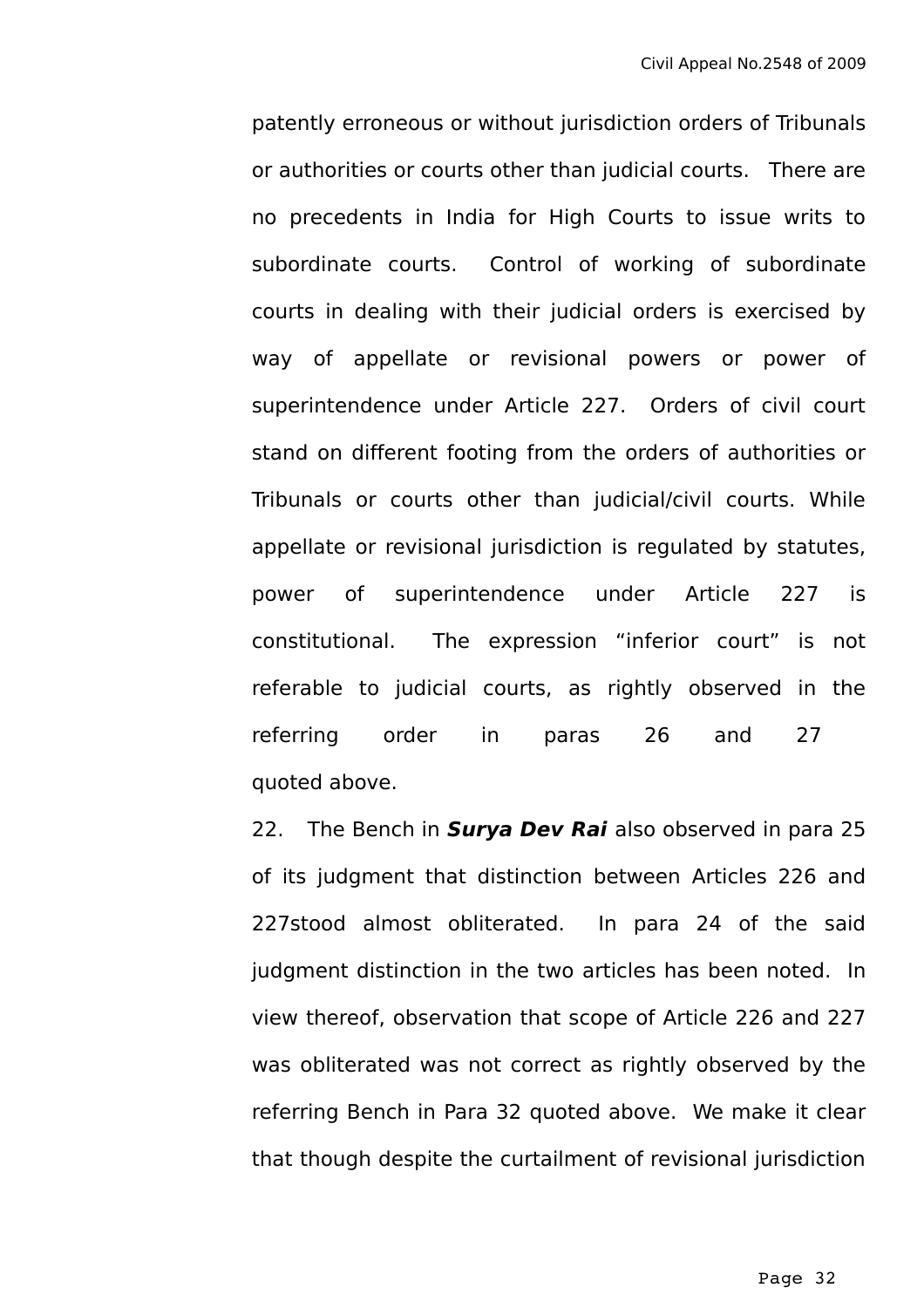under Section 115 CPC by Act 46 of 1999, jurisdiction of the High Court under Article 227 remains unaffected, it has been wrongly assumed in certain quarters that the said jurisdiction has been expanded. Scope of Article 227 has been explained in several decisions including **Waryam Singh and another** vs. **Amarnath and another**[st](#page-32-0) **, Ouseph Mathai** vs. **M. Abdul Khadir**[12](#page-32-1)**, Shalini Shyam Shetty** vs. **Rajendra Shankar Patil**[13](#page-32-2) **and Sameer Suresh Gupta** vs. **Rahul Kumar Agarwal**[14](#page-32-3) **.** In **Shalini Shyam Shetty,** this Court observed :

> **"64.** However, this Court unfortunately discerns that of late there is a growing trend amongst several High Courts to entertain writ petition in cases of pure property disputes. Disputes relating to partition suits, matters relating to execution of a decree, in cases of dispute between landlord and tenant and also in a case of money decree and in various other cases where disputed questions of property are involved, writ courts are entertaining such disputes. In some cases the High Courts, in a routine manner, entertain petitions under Article 227 over such disputes and such petitions are treated as writ petitions.

> **65.** We would like to make it clear that in view of the law referred to above in cases of property rights and in disputes between private individuals writ court should not interfere unless there is any infraction of statute or it can be shown that a private individual is acting in collusion with a statutory authority.

> **66.** We may also observe that in some High Courts there is a tendency of entertaining

<span id="page-32-0"></span>st AIR 1954 SC 215=1954 SCR 565

<span id="page-32-3"></span><span id="page-32-2"></span><span id="page-32-1"></span><sup>12</sup> 2002 (1) SCC 319 13 2010 (8) SCC 329 14 2013 (9) SCC 374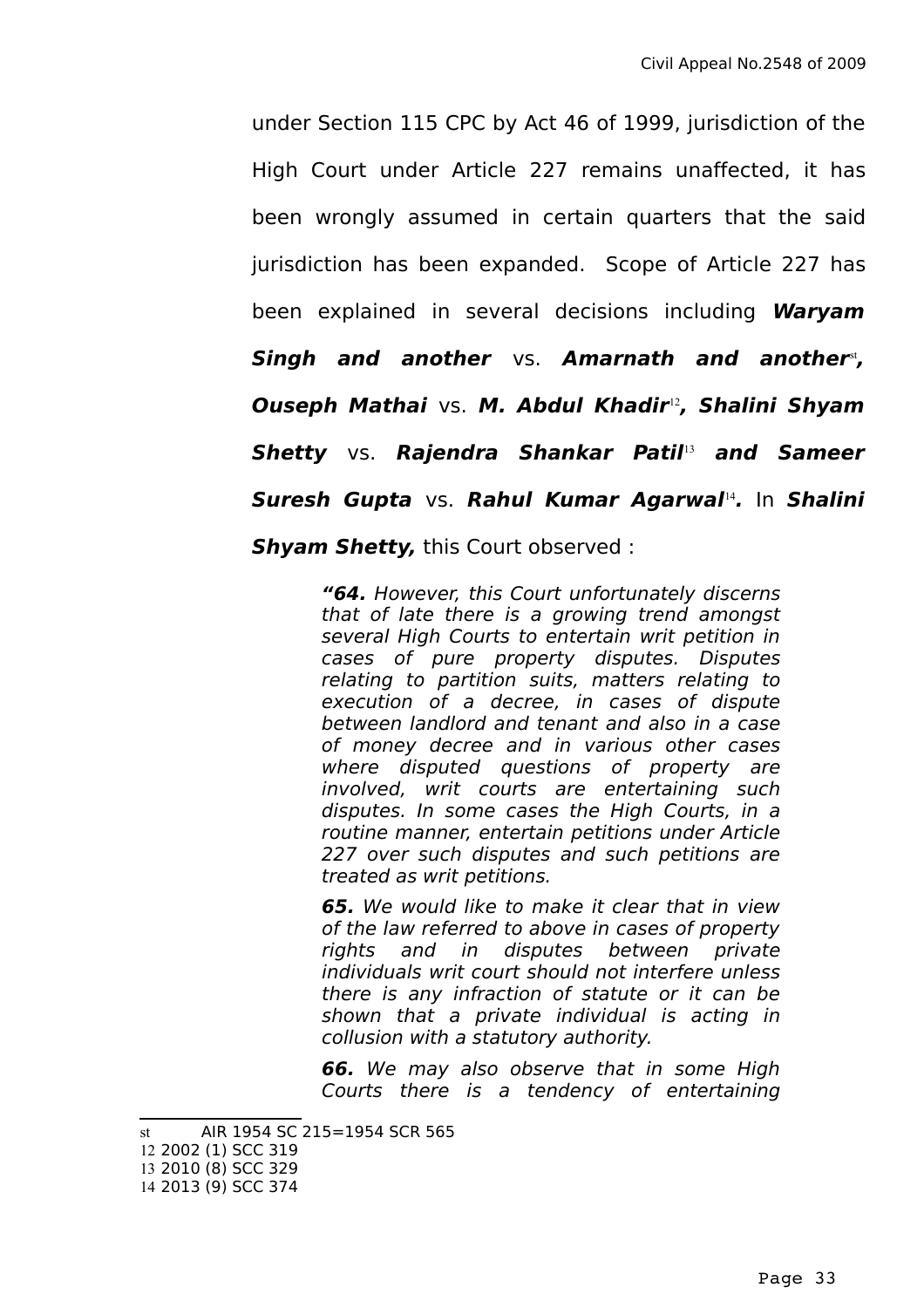petitions under Article 227 of the Constitution by terming them as writ petitions. This is sought to be justified on an erroneous appreciation of the ratio in Surya Dev and in view of the recent amendment to Section 115 of the Civil Procedure Code by the Civil Procedure Code (Amendment) Act, 1999. It is urged that as a result of the amendment, scope of Section 115 CPC has been curtailed. **In our view, even if the scope of Section 115 CPC is curtailed that has not resulted in expanding the High Court's power of superintendence.** It is too well known to be reiterated that in exercising its jurisdiction, High Court must follow the regime of law.

**67.** As a result of frequent interference by the Hon'ble High Court either under Article 226 or 227 of the Constitution with pending civil and at times criminal cases, the disposal of cases by the civil and criminal courts gets further impeded and thus causing serious problems in the administration of justice. This Court hopes and trusts that in exercising its power either under Article 226 or 227, the Hon'ble High Court will follow the time honoured principles discussed above. Those principles have been formulated by this Court for ends of justice and the High Courts as the highest courts of justice within their jurisdiction will adhere to them strictly."

(emphasis added)

23. Thus, we are of the view that judicial orders of civil courts are not amenable to a writ of certiorari under Article 226. We are also in agreement with the view of the referring Bench that a writ of mandamus does not lie against a private person not discharging any public duty. Scope of Article 227 is different from Article 226.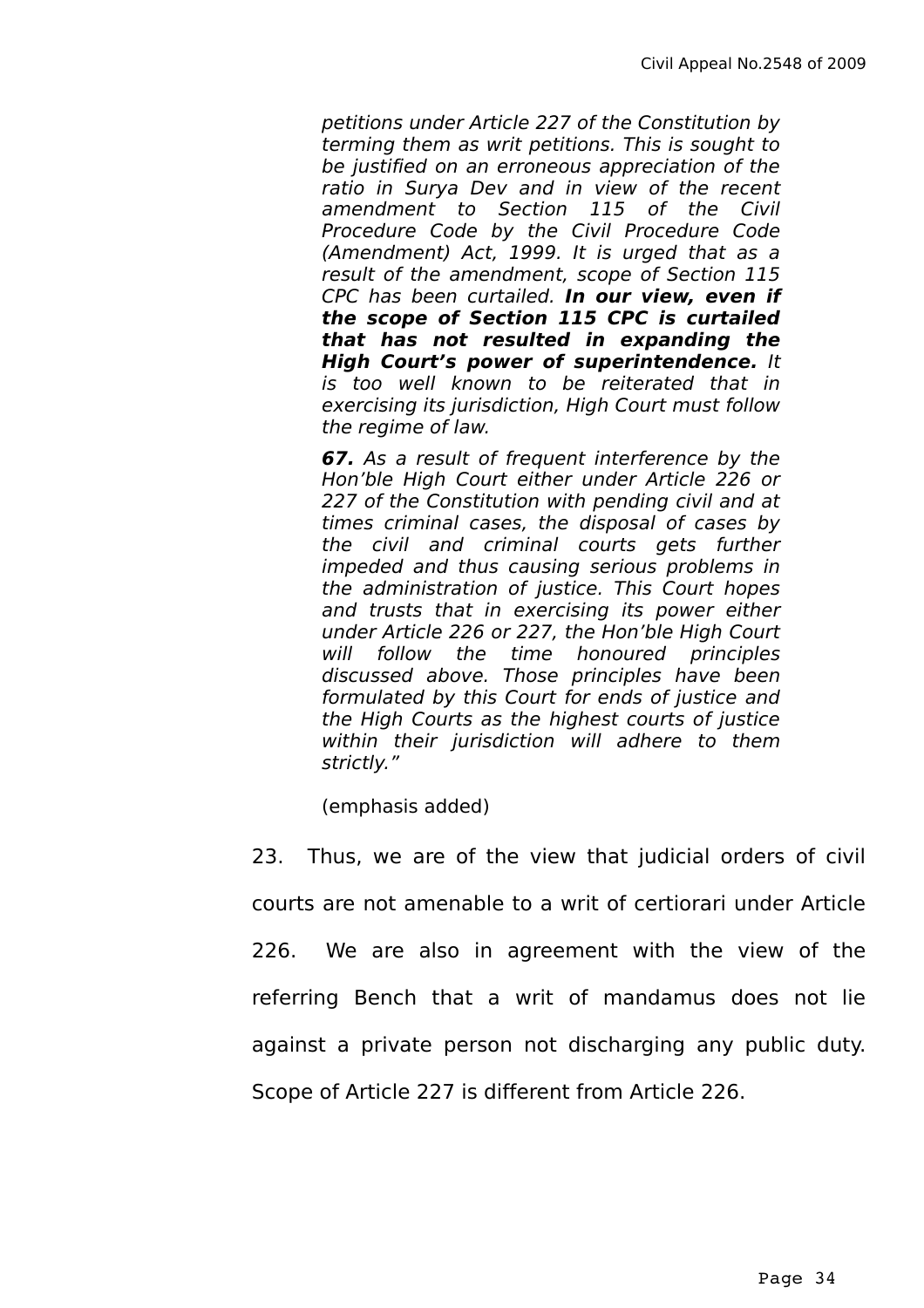24. We may also deal with the submission made on behalf of the respondent that the view in **Surya Dev Rai** stands approved by larger Benches in **Shail, Mahendra Saree Emporium and Salem Advocate Bar Assn** and on that ground correctness of the said view cannot be gone into by this Bench. In **Shail**, though reference has been made to **Surya Dev Rai**, the same is only for the purpose of scope of power under Article 227 as is clear from para 3 of the said judgment. There is no discussion on the issue of maintainability of a petition under Article 226. In **Mahendra Saree Emporium,** reference to **Surya Dev Rai** is made in para 9 of the judgment only for the proposition that no subordinate legislation can whittle down the jurisdiction conferred by the Constitution. Similarly, in **Salem Bar Assn.** in para 40, reference to **Surya Dev Rai** is for the same purpose. We are, thus, unable to accept the submission of learned counsel for the respondent. 25. Accordingly, we answer the question referred as

follows :

"(i) Judicial orders of civil court are not jurisdiction under Article 226 of the Constitution;

(ii) Jurisdiction under Article 227 is distinct from jurisdiction from jurisdiction under Article 226.